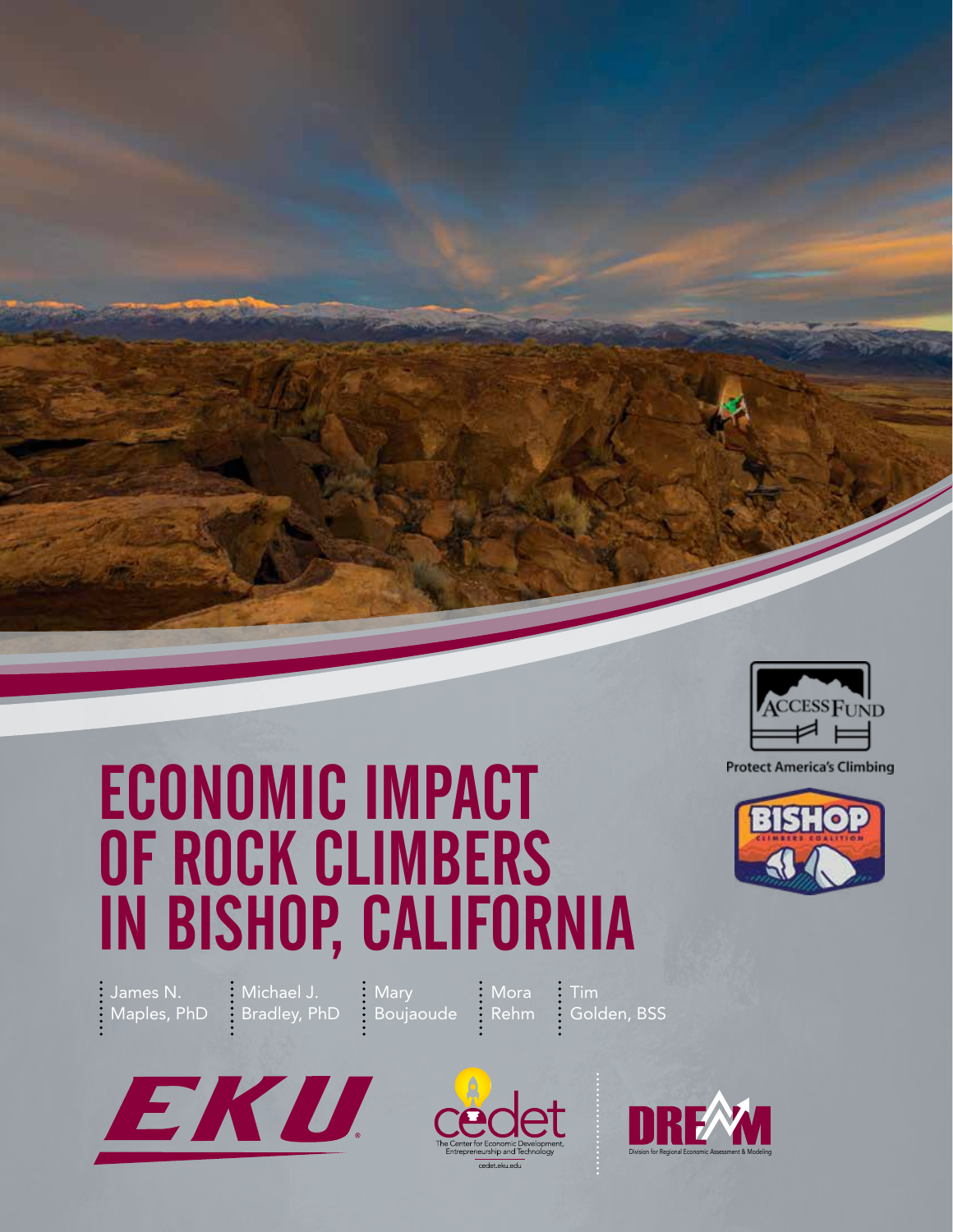

## EXECUTIVE SUMMARY

- EKU'S Division of Regional Economic Assessment and Modeling (DREAM) conducted an economic impact study of climbers visiting the Bishop/Inyo County climbing region.
- Climbers visiting Bishop/Inyo County spend an estimated \$15.6 million dollars annually in Bishop and Inyo County in a typical year.
- Climbers are an important contributor to the Bishop and Inyo County economy, spending an estimated \$155 per person per trip not including lodging. Climbers reported spending around \$83 per person per trip when staying in hotels, \$20 when camping, and \$71 when choosing rental cabins/homes.
- Climber expenditures support **\$5.1 million**  in local wages and an estimated 127 total jobs in a typical year.
- Bishop and Inyo County lost over \$10 million • Due to COVID-19's impacts on visitation, in potential climber expenditures.
- Climbers are aware of Leave No Trace knowledge which helps protect climbing areas from environmental impacts.
- Climbers are well-educated, with 54% holding a bachelor degree and 24% holding advanced degrees.
- Climbers possess high personal incomes, with nearly one in three having incomes over \$75K annually.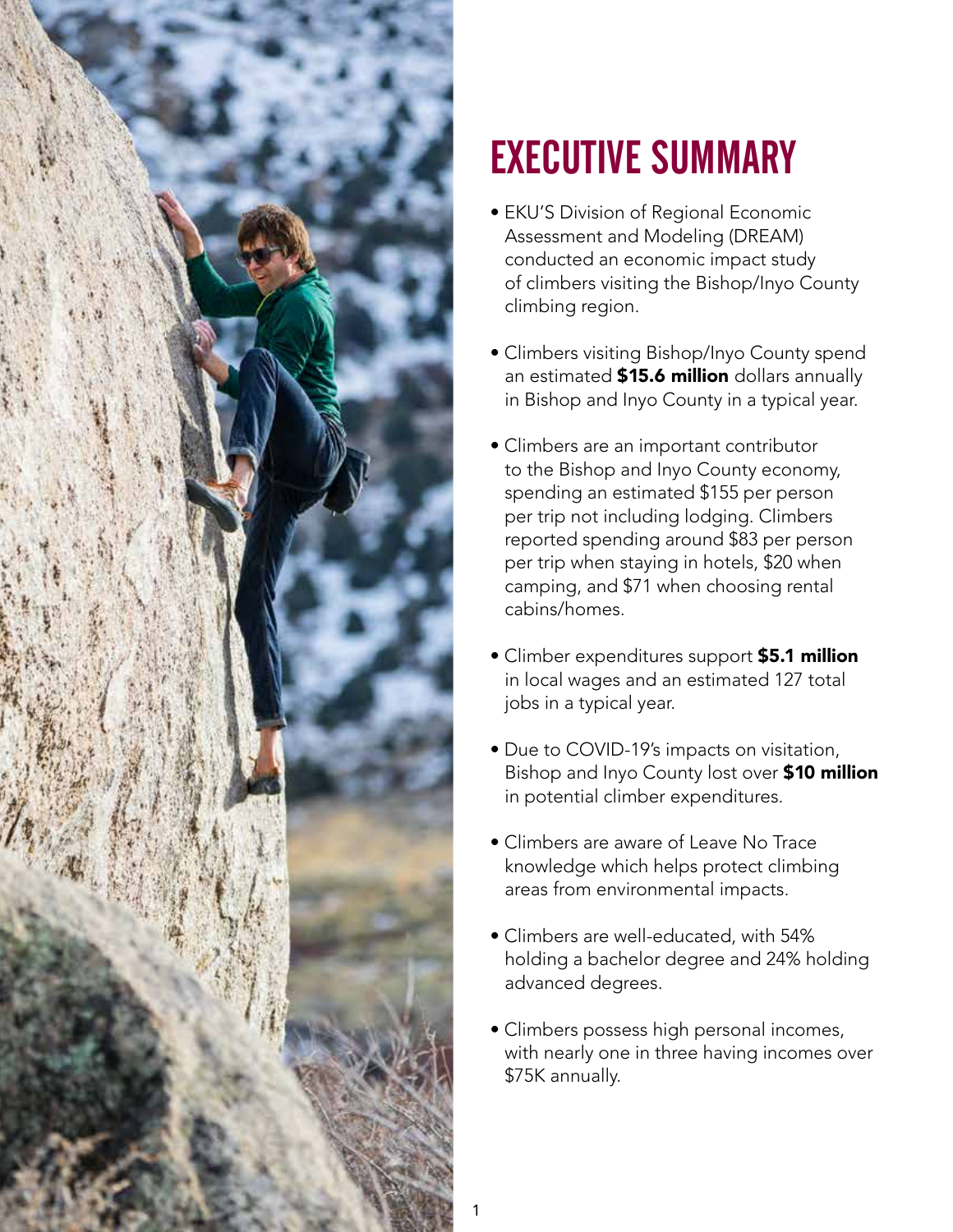







This study was supported by grants from Access Fund and Eastern Kentucky University.

A special thanks goes out to the numerous volunteers from Bishop's local climbing community who spent their time gathering data for this study.

*Photos by Ben Ditto / [bendittophoto.com](https://bendittophoto.com)*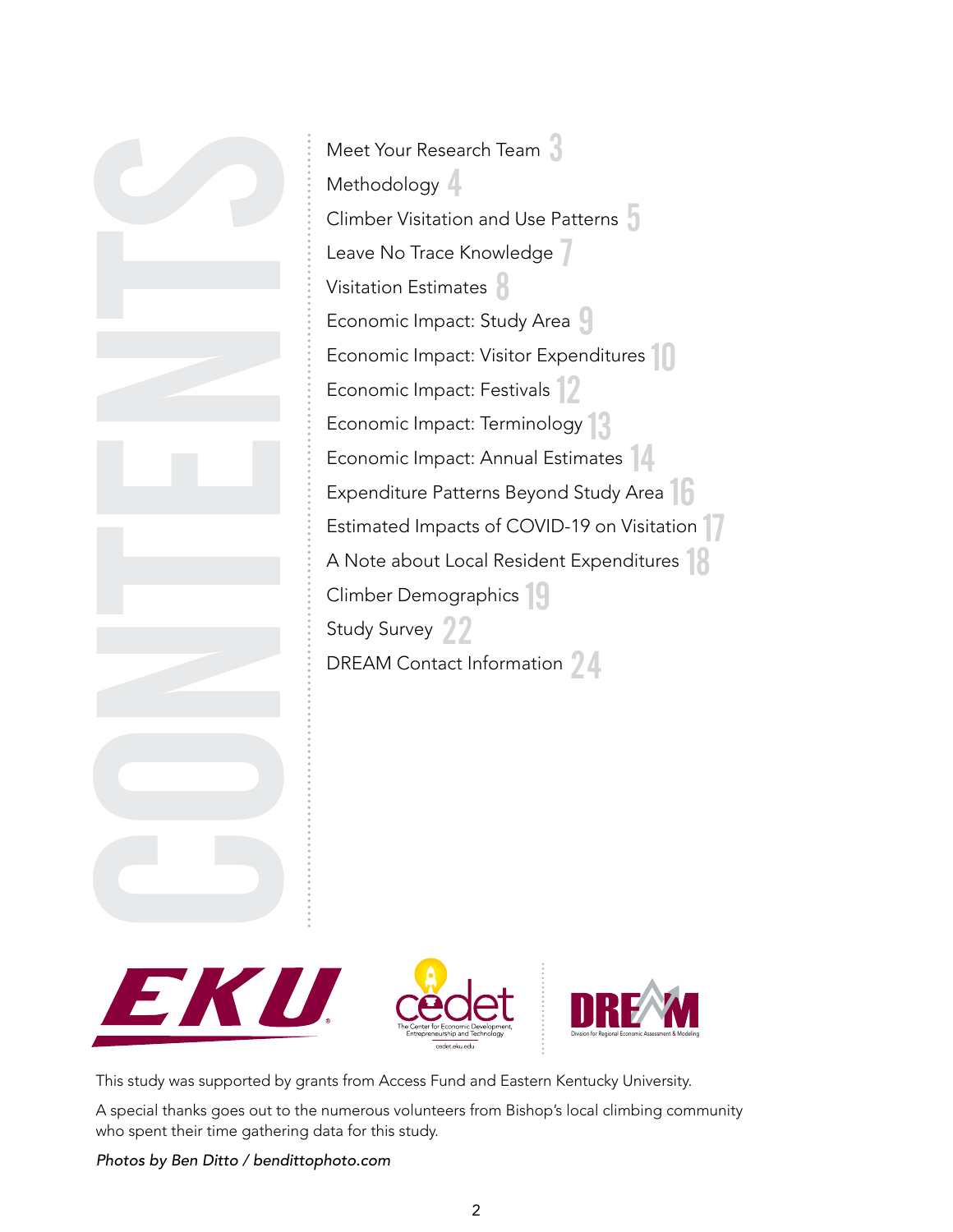### MEET YOUR RESEARCH TEAM



Dr. James Maples is an Associate Professor of Sociology and Director of the Division of Regional Economic Assessment and Modeling (DREAM) at Eastern Kentucky University. His research agenda examines rural economies in transition with a focus on utilizing outdoor recreation as a sustainable base of economic growth.



Dr. Michael J. Bradley is an Associate Professor in the Department of Parks, Recreation, and Hospitality Administration at Arkansas Tech University. He is also the director of Red Dirt Consulting. His professional and academic interests include human dimensions of natural resource and wildlife; beer, wine, and spirits; and recreation and tourism as economic development tools.



**Mary Boujaoude** is a senior Honors student and sociology major at EKU. Mary's research interests include disability studies, health and economic equity, and social justice. Mary serves as a student lead researcher at DREAM.



**Mora Rehm** is a junior sociology and statistics major at EKU. As an aspiring Applied Sociologist and AmeriCorps Alumna, her research interests center around social justice, volunteerism, and education policy. Mora serves as a student lead researcher at DREAM.



**Tim Golden** is a community-driven advocate for sustainable outdoor recreation. The former President of the Bay Area Climber's Coalition and co-founder of the Bishop Climbers Coalition, Tim oversees strategic projects for the Bishop Climbers Coalition and has been crucial to the capacity-building of the organization.

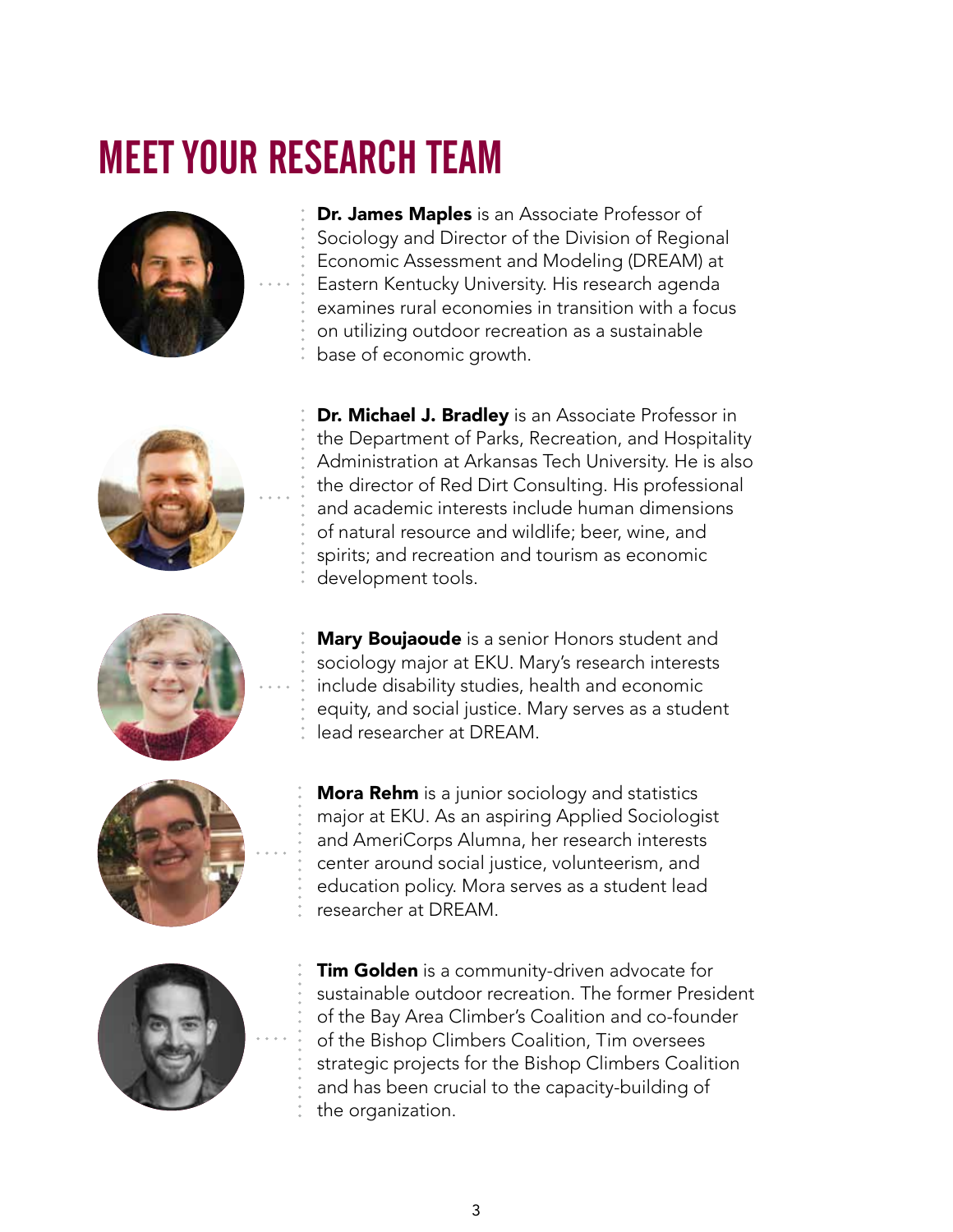### METHODOLOGY

This study examined the economic impact, use patterns, Leave No Trace knowledge, and demographics of climbers visiting Bishop, California to engage in any type of rock climbing.

#### Study area

For this study, Inyo County, California serves as the study area. The study area encapsulates the site of the event and likely locations where the expenditures related to this event would occur. Inyo encompasses Bishop and its city limits as well as the main corridors participants living outside the study area are most likely to travel while participating the event.

#### Survey

This study used a two page (front and back) survey with 22 questions examining climber expenditures, use patterns, Leave No Trace (LNT) knowledge as it pertains to climbing impacts, and demographics. The survey instrument is included at the end of the report. Variables are summarized and described throughout the report by topic.

### Data Collection

A core team of 20 volunteer researchers with the Bishop Climbers Coalition collected data via in-person surveys of climbers visiting climbing areas throughout the Bishop area. Data were collected from November 1, 2019 through March 15, 2020. As economic impact studies focus on persons visiting the region, data were only collected from persons living outside of

Inyo County. In all, 216 persons responded to the survey. No surveys were excluded for completing less than 1/3 of the survey. In the event a respondent did not answer a particular question or (in a handful of cases) returned the survey before completing it, their responses are included up to the moment they ended the survey.

Presently, our species is experiencing a pandemic that has unpredictably impacted our economy. It is worthwhile noting that data in this study were collected prior to COVID –19 closures in the region and nation which might have otherwise impacted responses. As such these data provide a snapshot prior to the pandemic.

### Data Cleaning

For economic variables, additional data cleaning is required to ensure conservative, reliable estimates. These include the following common methodological steps: persons with abnormal stays (operationalized as three standard deviations from the mean, here 25 nights and 21 cases), groups with eight or more persons (five cases), and persons living in the study area (zero cases) were excluded from the economic impact analysis. Note their responses are included in the remainder of the study. Additionally, retail purchases are limited to purchases under \$500 to prevent overestimation and cases above this amount are recoded as missing data. In the present study, three persons' expenditures in recreational retail were recoded as missing data.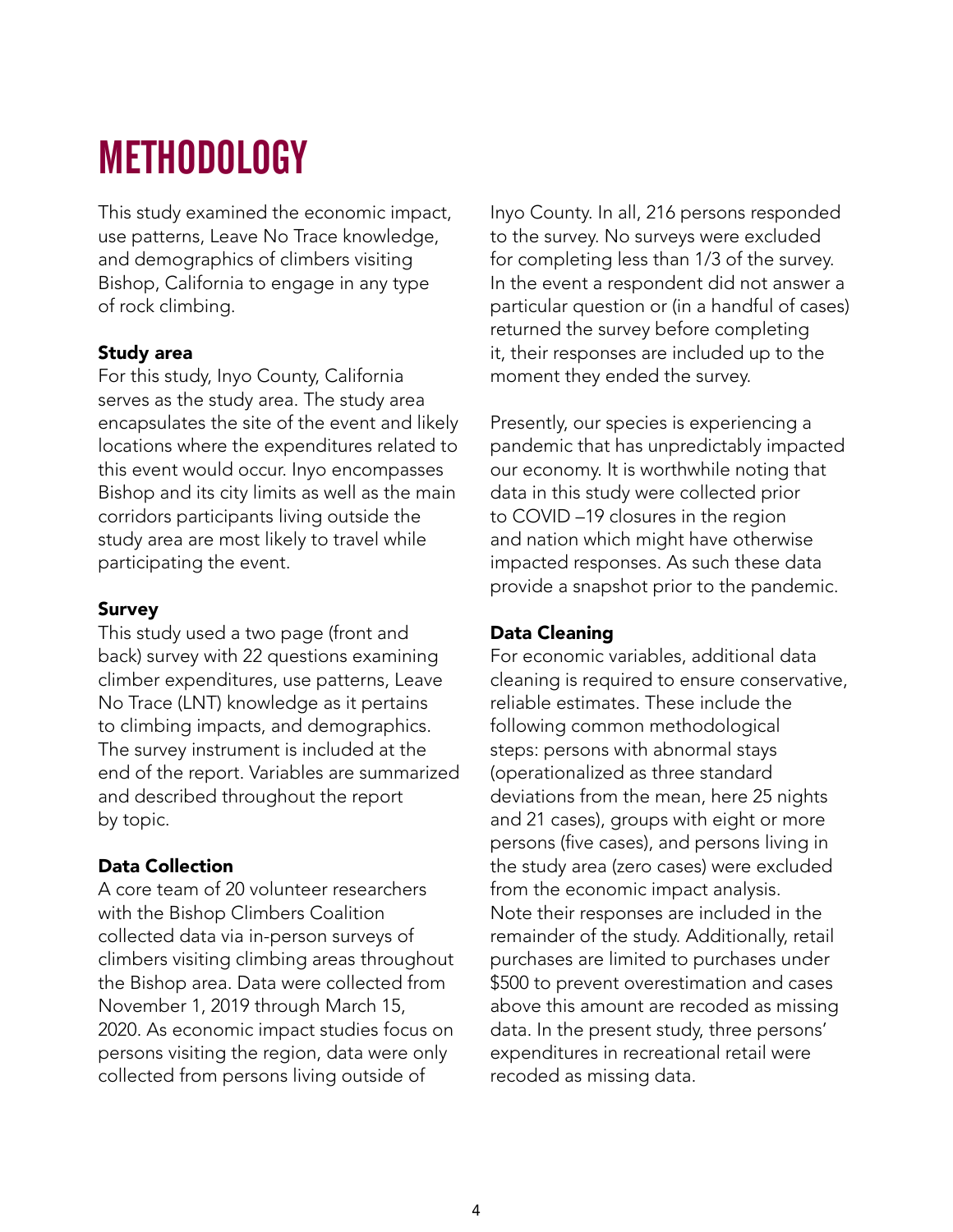## CLIMBER VISITATION AND USE PATTERNS

Table One examines climber use patterns for Bishop. The average Bishop climber began climbing around 2009. Respondents indicated spending an average of 12 days bouldering in Bishop and five days sport climbing in Bishop each year. They also spend an average of 114 days visiting climbing gyms in any area. Although not listed in the table for clarity purposes, climber skill rankings averaged around 5.11-5.12s on sport climbing and V3-V6 on bouldering.

Table One also describes climbing interests for persons in this study. For example, around 45% of respondents indicated they engage in traditional (or trad) climbing in any location, while 78% indicated

they engage in sport climbing. Nearly all respondents indicated they engage in bouldering, which is one of the major interests in Bishop. Around one in four engaged in alpine climbing, while one in ten used mixed method climbing. Gym climbing also proved popular, with over half of respondents indicating they engage in indoor gym climbing.

Respondents were asked to report the expected number of nights for their stay. The average was nine nights, although this includes seven respondents planning to stay for more than one month. When those cases are recoded as missing data, the average is 5.4 nights. The average group size was 1.8 persons.

| <b>Variable</b>                                     | N   | <b>Min</b>  | <b>Max</b> | <b>Mean</b> | <b>SD</b> |
|-----------------------------------------------------|-----|-------------|------------|-------------|-----------|
| Respondent's first year climbing                    | 214 | 1990        | 2019       | 2009.97     | 6.95      |
| Days spent bouldering outdoors in Bishop yearly     | 215 | $\Omega$    | 200        | 12.14       | 17.67     |
| Days spent sport climbing outdoors in Bishop yearly | 216 | $\Omega$    | 80         | 5.725       | 10.50     |
| Days spent climbing in a gym in any state yearly    | 209 | $\Omega$    | 365        | 114.36      | 83.40     |
| Engages in Trad climbing, any location              | 216 | $\Omega$    | 1          | 0.45        | 0.49      |
| Engages in Sport climbing, any location             | 216 | $\Omega$    | 1          | 0.78        | 0.41      |
| Engages in Bouldering, any location                 | 216 | $\Omega$    | 1          | 0.86        | 0.35      |
| Engages in Alpine climbing, any location            | 216 | $\Omega$    | 1          | 0.25        | 0.43      |
| Engages in Mixed climbing, any location             | 216 | $\Omega$    | 1          | 0.10        | 0.30      |
| Engages in Ice climbing, any location               | 216 | $\Omega$    | 1          | 0.07        | 0.25      |
| Engages in Gym climbing, any location               | 216 | $\Omega$    | 1          | 0.54        | 0.499     |
| Engages in Toprope only, any location               | 216 | $\Omega$    | 1          | 0.07        | 0.262     |
| Nights stayed in Bishop for current                 | 213 | $\mathbf 0$ | 300        | 9.24        | 24.10     |
| Group size                                          | 215 | 1           | 21         | 1.83        | 2.10      |

### Table One: Climber Use Patterns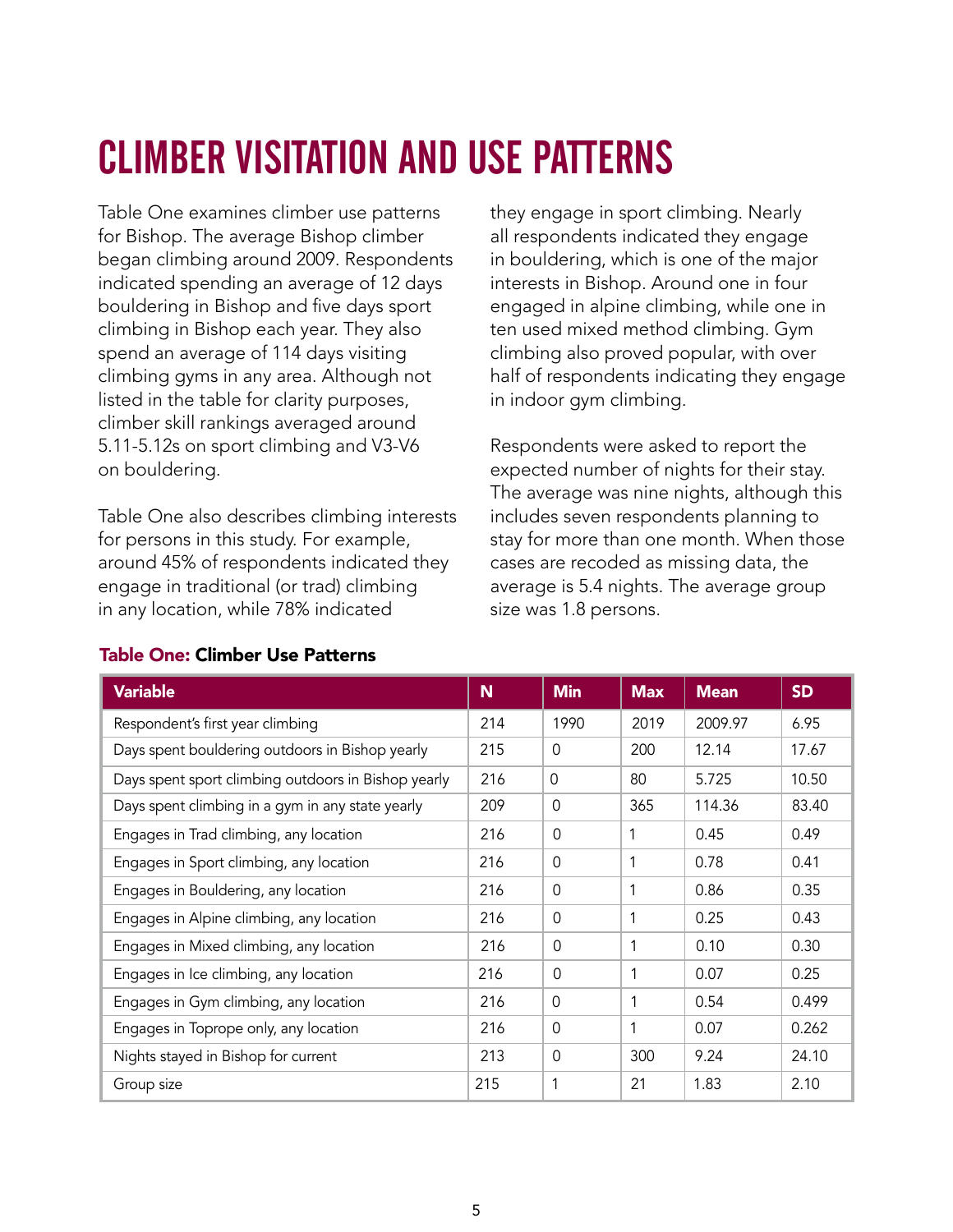Climbers often engage in more than climbing while visiting the Bishop area. Table Two summarizes other activities climbers engaged in while visiting Bishop. The most common secondary activity is day hiking (57%) followed by dispersed/ primitive camping and paid campground camping (38% and 24% respectively). Skiing is also another common activity when in season. In all, 14% of respondents indicated they also went backcountry skiing or snowboarding while on their current visit, while 13% engaged in downhill skiing.

While climbers regularly engage in other areas, the study's results indicate that climbers were not involved in several other activities. For example, climbers did not indicate engaging in horseback riding, hunting, paddling, or ATV/ OHV use in Bishop. Note that this finding may be influenced by the activities available in the area and should not be considered a shared trait of climbers in other areas.

#### Table Two: In what other outdoor recreation activities will you engage while on your current trip?

| <b>Variable</b>                 | N   | <b>Min</b>     | <b>Max</b> | <b>Mean</b> | <b>SD</b> |
|---------------------------------|-----|----------------|------------|-------------|-----------|
| Day hiking                      | 198 | $\Omega$       | 1          | 0.57        | 0.49      |
| Backpacking/overnight hikes     | 199 | $\mathbf 0$    | 1          | 0.11        | 0.30      |
| Trail running                   | 199 | $\overline{0}$ |            | 0.23        | 0.42      |
| Mountain biking                 | 199 | $\overline{0}$ |            | 0.08        | 0.26      |
| Cycling                         | 198 | $\mathbf 0$    | 1          | 0.05        | 0.20      |
| Horseback Riding                | 199 | $\overline{0}$ |            | 0.02        | 0.12      |
| Hunting                         | 199 | $\Omega$       | 1          | 0.01        | 0.10      |
| Fishing                         | 198 | $\Omega$       | 1          | 0.07        | 0.25      |
| Backcountry skiing/snowboarding | 196 | $\mathbf 0$    | 1          | 0.14        | 0.34      |
| Downhill skiing/snowboarding    | 199 | $\Omega$       | 1          | 0.13        | 0.33      |
| Paddling/SUP                    | 199 | $\mathbf 0$    |            | 0.01        | 0.07      |
| Off-highway vehicle (OHV) use   | 198 | $\overline{0}$ |            | 0.02        | 0.14      |
| Dispersed/Primitive Camping     | 199 | $\Omega$       |            | 0.38        | 0.48      |
| Paid Campground Camping         | 198 | $\Omega$       |            | 0.24        | 0.43      |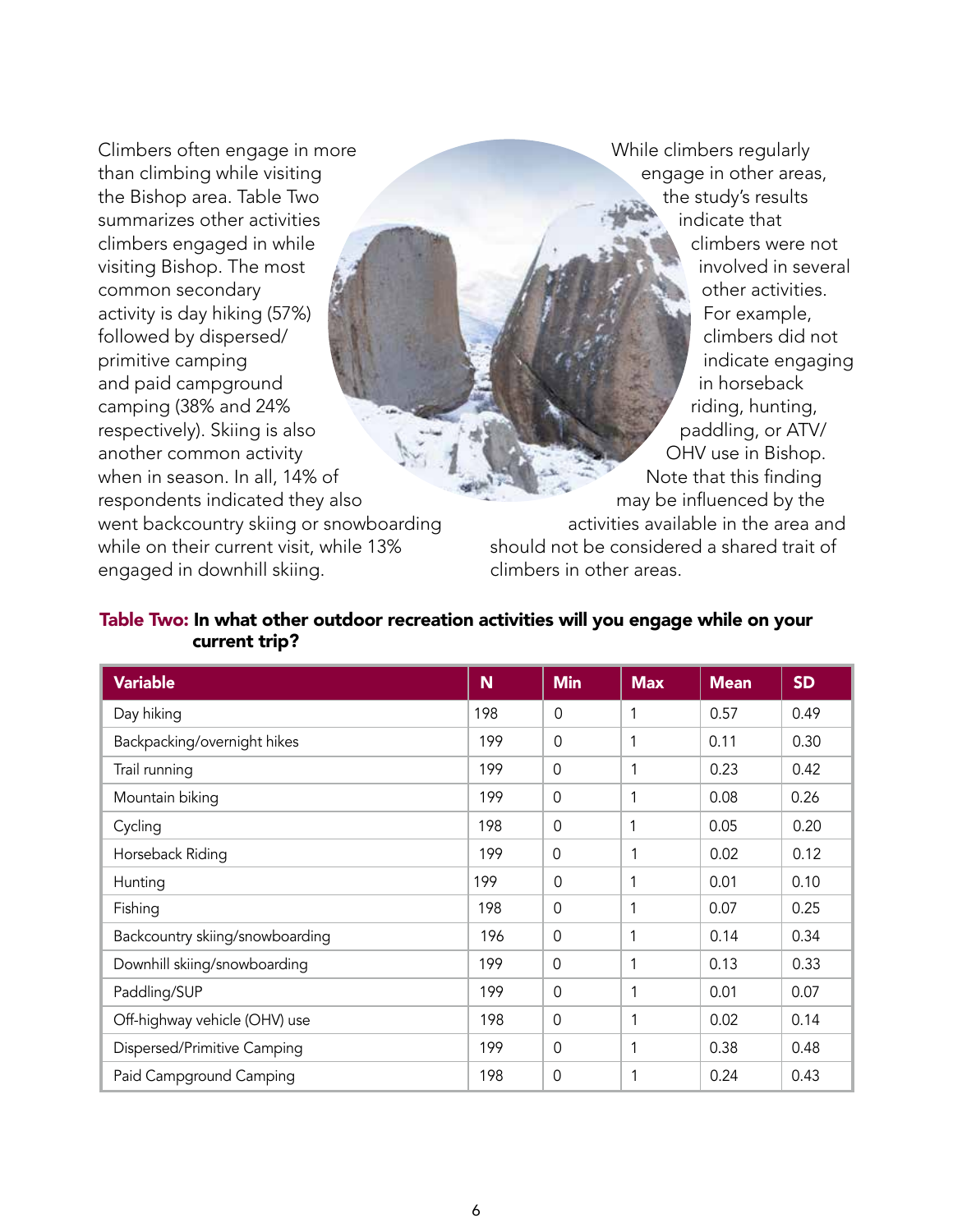# LEAVE NO TRACE KNOWLEDGE

Leave No Trace (LNT) is a set of seven principles designed to minimize user impacts while in outdoor recreation settings. These include common-sense ideas such as staying on trails, packing out trash they create or find in the area, and not taking natural items (such as rocks) from outdoor settings. Collectively, LNT principles minimize impacts while also allowing future visitors to enjoy areas.

Table Three summarizes the findings of Bishop climbers' knowledge of LNT principles as well as their participation in efforts to increase LNT principle knowledge. Recent research on climbers has indicated that climbers are aware of LNT principles and put these ideas into action. For this study, climbers were asked to provide their level of agreement for the appropriateness of climbing-specific LNT actions. These include carpooling, using designated trails, minimizing chalk use, not removing rocks as mementos from climbing areas, not making a campfire,

being thoughtful about where crash pads are placed, and not leaving tic marks. The responses are on a five point Likert where very appropriate equals a 5 and very inappropriate equals a 1. Note that the final four items in the below table are negatively coded, meaning that a 1 would indicate the opposite (very appropriate) and a 5 would equal very inappropriate.

Overall, 29% of respondents indicated they have signed the Climber's Pact. The Climber's Pact is an effort to teach climbers LNT principles to minimize their impacts. However, only 5% have completed LNT Trainer certification, which is their lowestlevel LNT certification. Overall, climbers score well on the LNT items. For example, they indicate knowing that climbers should carpool (mean of 4.83), use designated trails (4.92) and minimize chalk use (4.07). Alternately, they understand the inappropriateness of taking mementoes, creating campfires, crushing vegetation, and leaving tic marks to aid other climbers.

| <b>Variable</b>                                     | N   | <b>Min</b> | <b>Max</b> | <b>Mean</b> | <b>SD</b> |
|-----------------------------------------------------|-----|------------|------------|-------------|-----------|
| Respondent signed Access Fund Climbers' Pact        | 216 | $\Omega$   |            | .29         | 0.45      |
| Respondent certified Leave No Trace Trainer         | 216 | $\Omega$   |            | .05         | 0.22      |
| Carpooling whenever possible                        | 197 | 1          | 5          | 4.83        | 0.54      |
| Use of designated trails only                       | 197 |            | 5          | 4.92        | 0.44      |
| Minimizing chalk use                                | 197 |            | 5          | 4.07        | 0.98      |
| Taking small rocks home as mementos                 | 197 |            | 5          | 1.50        | .81       |
| Making campfire                                     | 197 |            | 5          | 1.46        | .96       |
| Putting gear/crash pad on top of vegetation         | 197 |            | 5          | 1.15        | 0.51      |
| Leaving tic marks to help climbers not in the group | 197 | 1          | 5          | 1.54        | .84       |

### Table Three: Leave No Trace Knowledge of Climber Impacts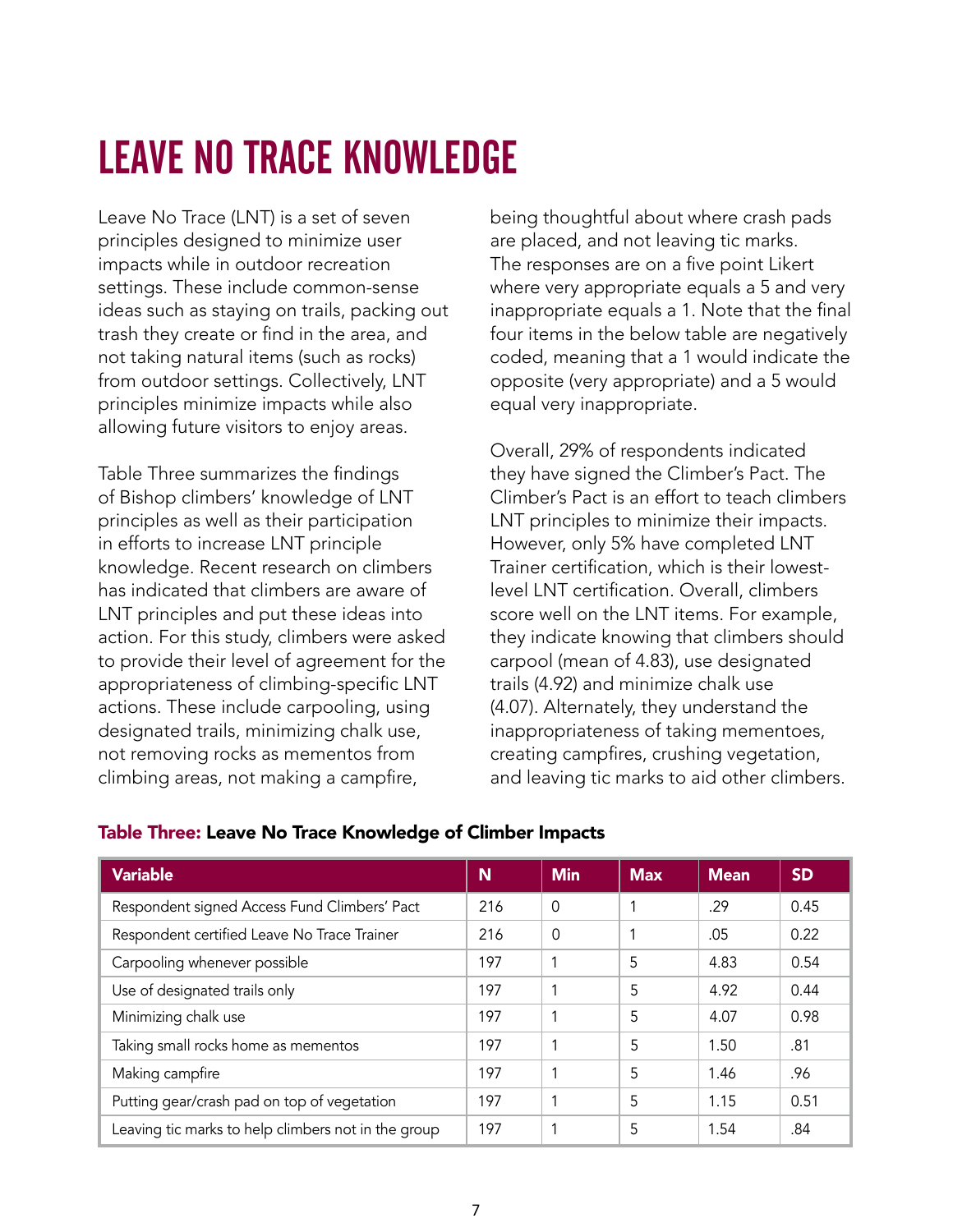### VISITATION ESTIMATES

Visitation is an important component of examining economic impact in outdoor recreation. As part of this study, the authors collaborated with the Bishop Area Climbers' Coalition (BACC) to conduct a count of cars in parking lots at Bishop climbing areas. This was combined with data collected by the BACC prior to the study.

There are seven primary parking lots in Bishop, and parking data were collected at each. These include the Happy Boulders, the Upper Sad Boulders, the Lower Sad Boulders, the Buttermilks, and three parking areas in the Owens River Gorge (lower, central, and upper parking areas). BACC members visited each parking area to do a car count throughout 2019 up until March 2020. Note these parking areas are exclusively or almost exclusively used by climbers. These data were compiled in an Excel dataset.

Climbing in Bishop is shaped by the seasons, and visitations fluctuate based on the temperatures. Working closely with climbers from the Bishop area, the researchers

then cleaned the parking data to limit overestimation of visitation across the season and to estimate visitation during the slowest part of the season (May through September) when no data could be collected.

Table Four summarizes the results of this table examining the average number of cars predicted to be in each parking area on a typical day in that month. The researchers estimate approximately 49,433 cars are parked in climbing area parking lots during a typical year.

To figure annual visitation, researchers used an estimate of 1.8 persons per car based on average group size for study respondents (see Table One) and in discussion with local climbers based on their typical carpooling trends. This amounts to 88,890 climber visitors per year to Bishop and Inyo County. Note this estimate is visits, not persons, and that one person can account for more than one visit per year. This estimate also includes local residents which are later removed in modeling economic impacts in the coming tables.

| <b>Month</b> | <b>Happies</b> | <b>Upper Sads</b> | <b>Lower Sads</b> | <b>Buttermilks</b> | <b>ORG-L</b>   | <b>ORG-C</b> | <b>ORG-U</b>   |
|--------------|----------------|-------------------|-------------------|--------------------|----------------|--------------|----------------|
| January      | 70             | 6                 | 20                | 90                 | 20             | 27           | 20             |
| February     | 66             | 6                 | 19                | 85                 | 19             | 26           | 19             |
| March        | 64             | 5                 | 18                | 82                 | 26             | 34           | 26             |
| April        | 23             | 2                 | 7                 | 29                 | 31             | 40           | 31             |
| May          | 11             | 1                 | 3                 | 15                 | 23             | 30           | 23             |
| June         | 3              | $\overline{0}$    | 1                 | 4                  | $\overline{4}$ | 5            | 4              |
| July         | 3              | $\overline{0}$    | 1                 | 3                  | $\overline{4}$ | 6            | $\overline{4}$ |
| August       | 3              | $\overline{0}$    | 1                 | 3                  | 3              | 4            | 3              |
| September    | 8              | 1                 | 2                 | 10                 | 8              | 11           | 8              |
| October      | 18             | 2                 | 5                 | 23                 | 12             | 16           | 12             |
| November     | 49             | $\overline{4}$    | 14                | 63                 | 18             | 23           | 18             |
| December     | 61             | 5                 | 17                | 78                 | 22             | 28           | 22             |

### Table Four: Summary of Cars Per Day in Bishop Parking Areas by Month, 2019-2020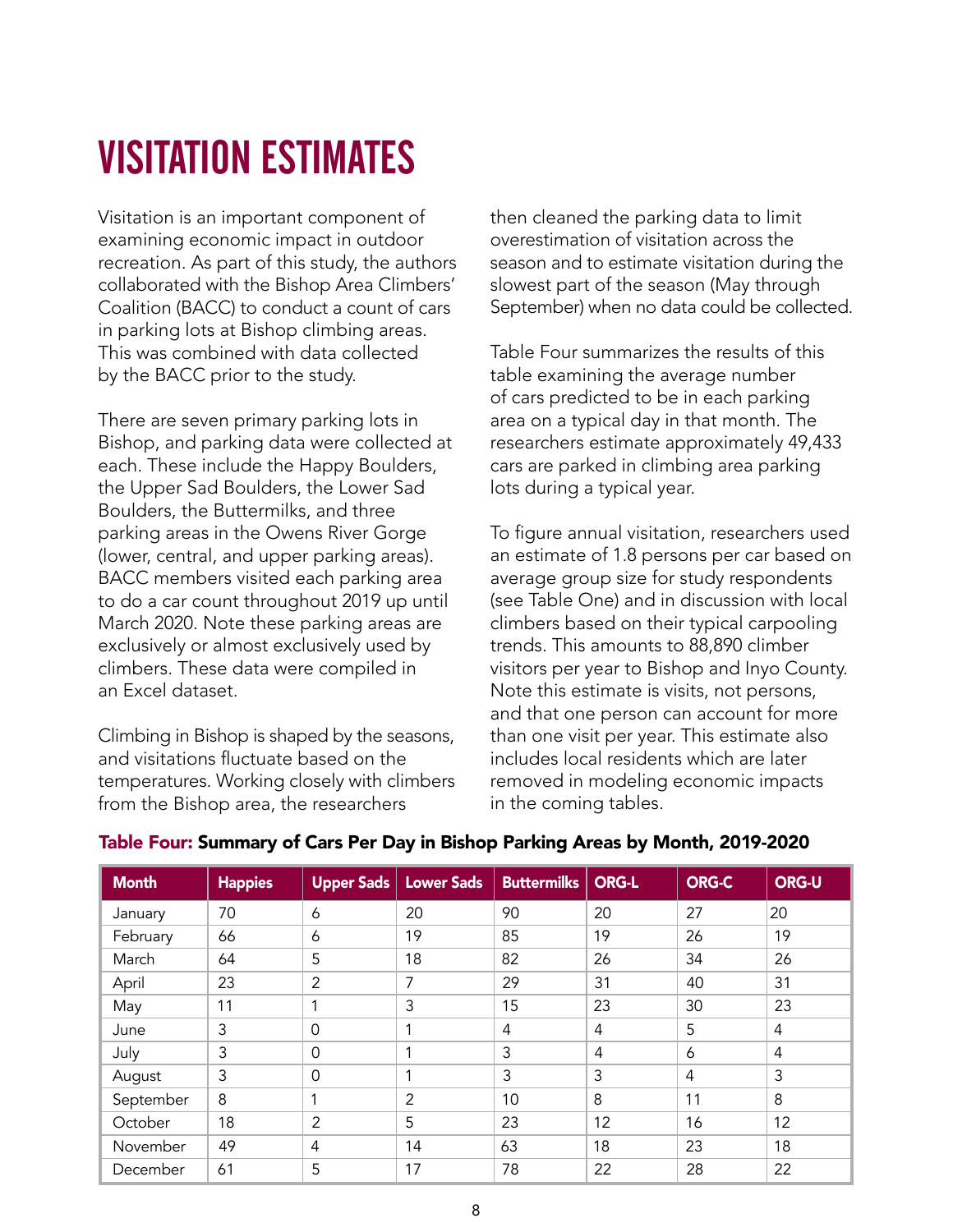### ECONOMIC IMPACT: STUDY AREA SUMMARY

Economic impact study areas are built around the location where the activity being studied (climbing) occurs and the cities and towns where visitors are most apt to spend funds as part of their trip. For this analysis, Inyo County, California is being used as the study area. This study area was constructed as a result of locating and examining economic activities and services available in the region, major roadways, and visitor destination locations based around the event being studied. Inyo County includes the City of Bishop.

Table Five lists descriptive economic indicators for the study area. This study area's economy includes over \$1 billion

in gross regional product, \$1 billion in personal income, and an estimated 10,441 workers in 188 industries. The study area covers 10,192 square miles and holds an estimated 17,987 residents and 7,757 households.

Table Six provides detail related to the major employment sectors (based on number of employees) within in the study area. The largest employment sectors in this study area are local government positions (which include education), hotels and motels, and restaurants (full and limited service). State government offices and government enterprises round out the top eight categories.

| <b>Indicator</b>              | <b>Study Area Estimates</b> |
|-------------------------------|-----------------------------|
| <b>Gross Regional Product</b> | \$1,141,601,238             |
| <b>Total Personal Income</b>  | \$1,097,447,000             |
| <b>Total Employment</b>       | 10,441                      |
| Number of Industries          | 188                         |
| Land Area (Square Miles)      | 10,192                      |
| Population                    | 17,987                      |
| <b>Total Households</b>       | 7,757                       |

#### Table Five: Economic Indicator Summary of Study Area

#### Table Six: Major Employment Summary of Study Area

| <b>Employment Type</b>             | <b>Jobs Represented</b> | <b>Labor Income</b> |
|------------------------------------|-------------------------|---------------------|
| Local government, non-education    | 1,461                   | \$123,293,900       |
| Local government, education        | 554                     | \$43,512,010        |
| Hotels and motels                  | 476                     | \$18,687,640        |
| Full-service restaurants           | 430                     | \$12,677,200        |
| Limited-service restaurants        | 336                     | \$10,776,140        |
| State government, non-education    | 326                     | \$29,511,330        |
| State government, education        | 258                     | \$26,856,620        |
| Other local government enterprises | 231                     | \$14,196,260        |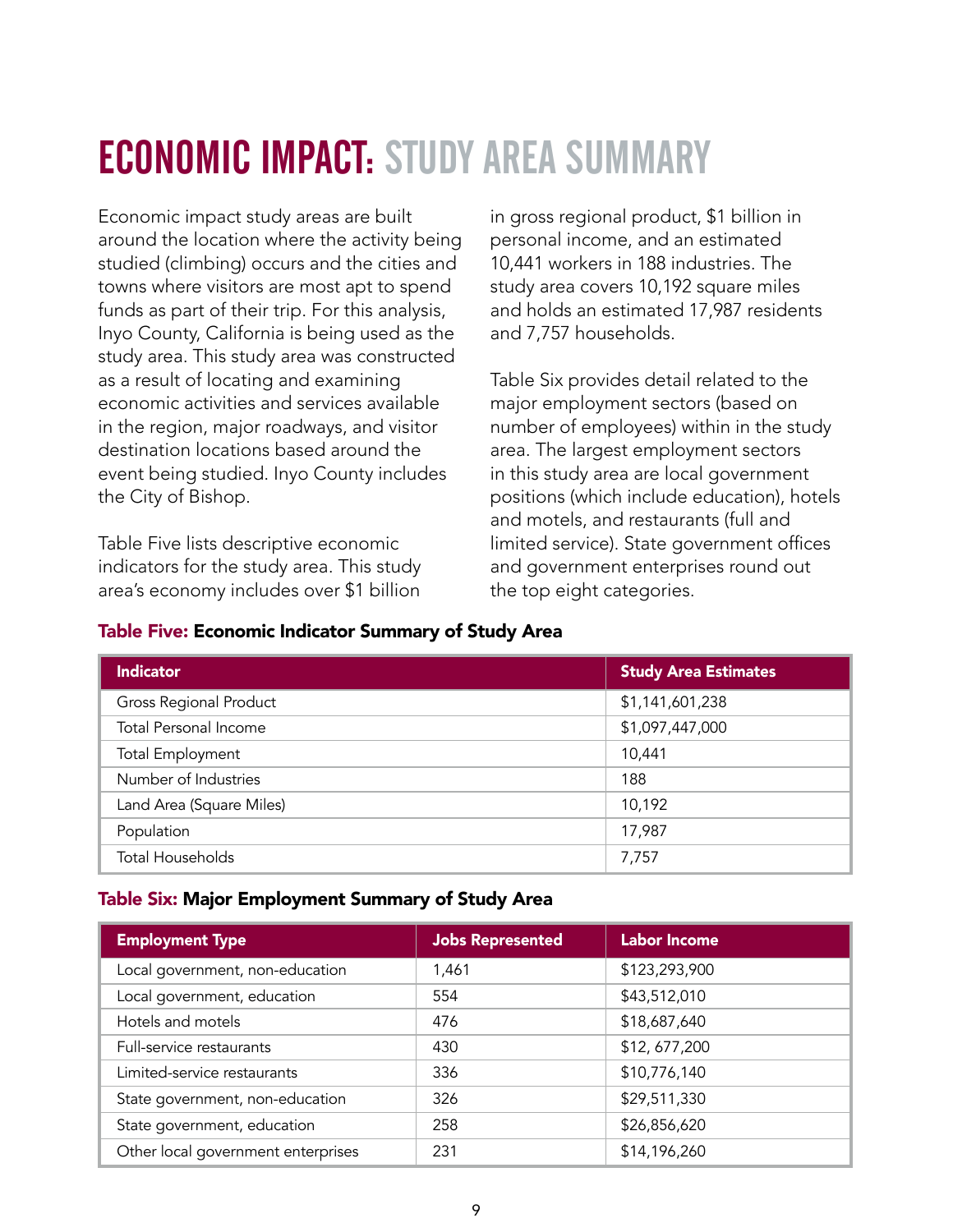### ECONOMIC IMPACT: VISITOR EXPENDITURES

Table Seven summarizes expenditure patterns inside Inyo County for climbers visiting the Bishop area. This table includes expenditures in lodging, travel, food, and retail. The results are summarized below.

**Lodging:** This study examined three expenditure types frequently used by climbers: hotel/motels, camping, and rental cabin/homes. On average, we estimated that climbers choosing to stay in hotels spent an average of \$83 per person on their trip, while those camping spent an average of \$21 on their trip. Climbers using rental cabins typically spend around \$71 during their trip.



**Travel:** Gasoline purchases are another valuable component of climbing visitor purchases. On average, climbers visiting Bishop spent \$52 inside Inyo County during their visit.

**Food:** Climbers are also frequent visitors to local restaurants as well as getting a quick bite at local gas stations. On average, climbers spent nearly \$7 per

trip on fast food (such as McDonalds or similar local restaurants without wait staff). Climbers spent an average of \$35 at dine in restaurants, which include the use of wait staff. Climbers spent around \$5 per trip on quick food from gas stations.

**Retail:** Retail is an often overlooked element of climber expenditures. While visiting Bishop, climbers spent an average of almost \$35 per trip on groceries at local grocery and farmer markets. Climbers spent around \$4 on general retail purchases such as visits to general stores. Recreation retail (such as stores selling climbing gear) are an important part of climbing communities, and in Bishop we find that climbers spend around \$17 per trip on climbing gear.

Recall that this study estimates Bishop's climber visitation at 88,890 climber visits per year. Based on interviews with Bishop/ Inyo County residents who climb, the researchers estimated that 7.5 percent of these visits are from persons living inside Bishop or Inyo County. This results in an estimated 82,223 climber visits by persons living outside of Bishop and Inyo County. This figure is later used as part of the economic impact estimates.

Based on nights stayed, the researchers also estimate that 90% of visitors (74,000 visits) stay at least one night as a result of their visit. Based on survey responses, the researchers attribute 45% of these to camping use, 45% to hotel/motel use, and 10% to cabin or rental homes. This is also used later in the analysis in estimating economic impacts of climbing.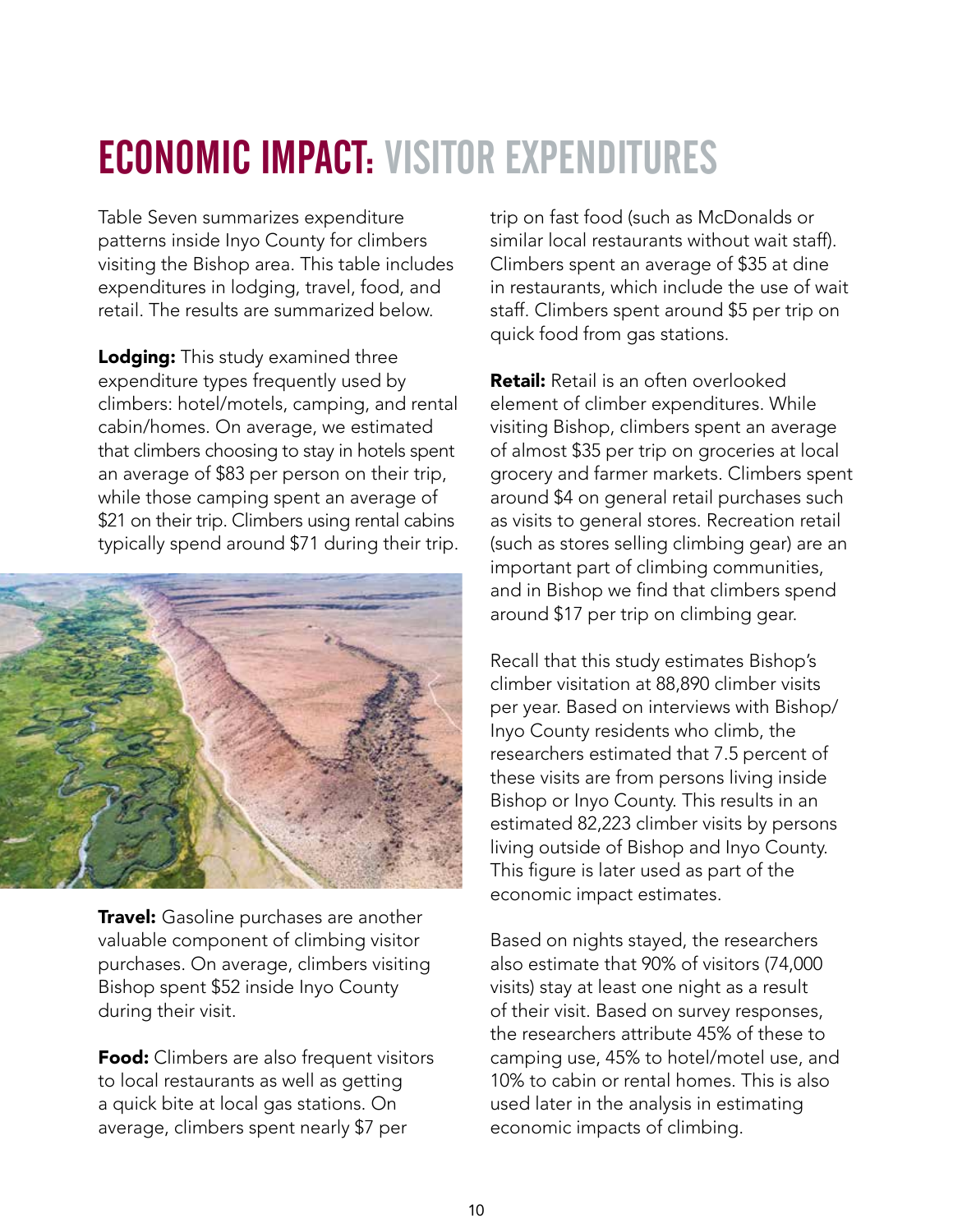|  | Table Seven: Economic Expenditure Patterns Inside Inyo County for Visitors |  |  |
|--|----------------------------------------------------------------------------|--|--|
|  | to Bishop Climbing Area                                                    |  |  |

| <b>Variable</b>  | N   | <b>Min</b>  | <b>Max</b> | <b>Mean</b> | <b>SD</b> |
|------------------|-----|-------------|------------|-------------|-----------|
| Hotel            | 41  | 7.5         | 210        | \$83.54     | 58.40     |
| Camping          | 44  | 2.5         | 70         | \$20.88     | 14.92     |
| Cabin/Rental     | 7   | 3           | 166        | \$71.61     | 55.17     |
| Gas              | 184 | $\mathbf 0$ | 160        | \$52.28     | 37.53     |
| Fast Food        | 184 | $\mathbf 0$ | 50         | \$6.82      | 13.03     |
| Dine In          | 179 | $\mathbf 0$ | 133        | \$35.21     | 31.81     |
| Convenience Food | 182 | $\mathbf 0$ | 30         | \$5.26      | 7.51      |
| Groceries        | 179 | $\mathbf 0$ | 150        | \$34.92     | 35.90     |
| Retail           | 185 | $\mathbf 0$ | 50         | \$4.66      | 11.59     |
| Rec Retail       | 184 | $\mathbf 0$ | 120        | \$16.71     | 29.54     |

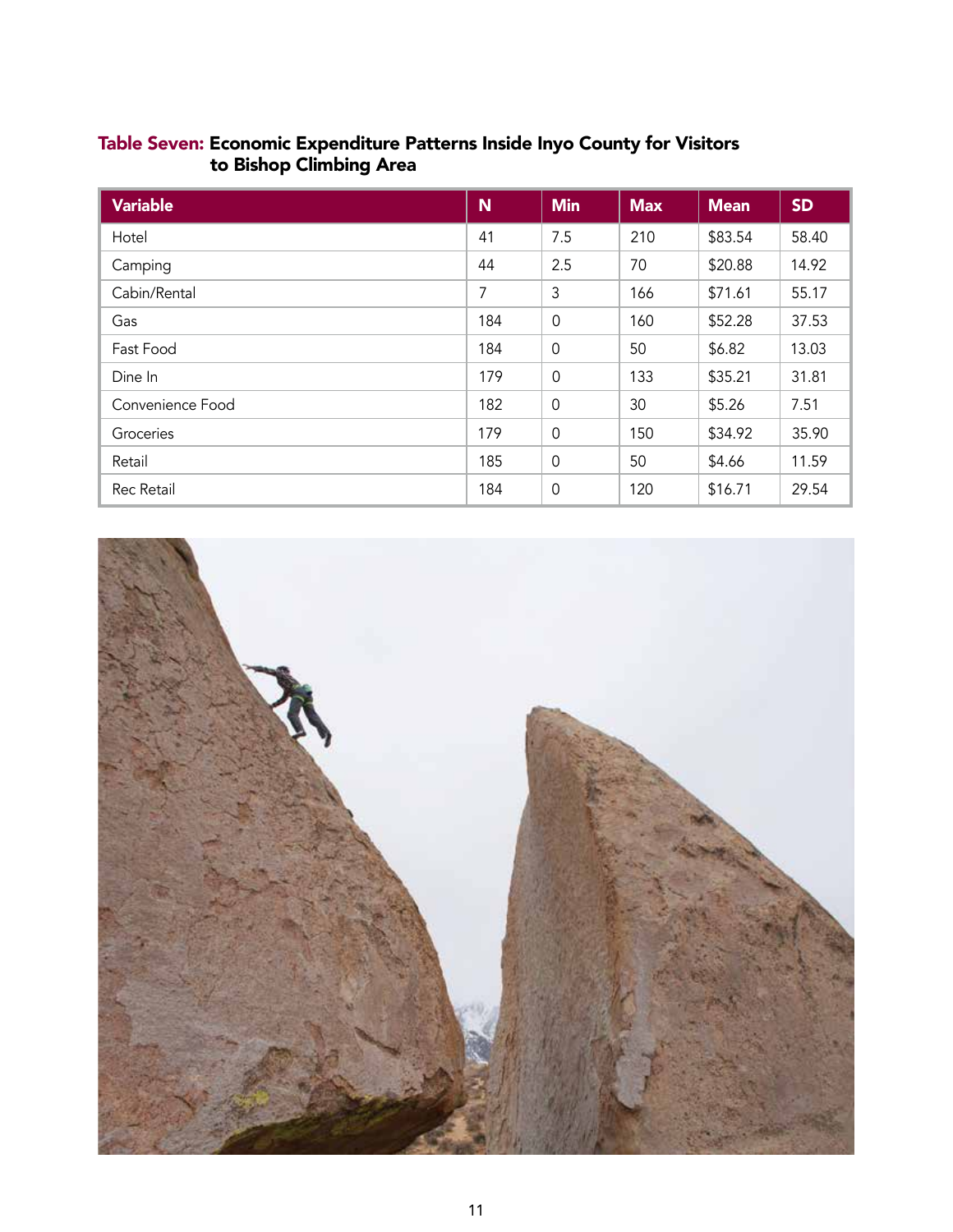### ECONOMIC IMPACT: FESTIVALS

Bishop is also home to two climbingrelated annual events: the Fall Highball Craggin Classic and the Women's Climbing Festival. The Fall Highball Craggin Classic (often simply called Highball) is a three day climbing event held each year around November. The 2019 Highball had 625 participants and featured climbing films, clinics, presentations, games, crag cleanups, and more.

Based on the data collected, the research team estimates that participants living outside the study area spent an estimated \$57,543 in Inyo County as a result of participating in the Highball. This estimate comes from mean expenditures of \$76 for single day visits and an additional \$47 for overnight stays and (see Table Three) and visitation figures (500 persons, 400 of which are estimated to have stayed overnight) for participants outside the study area.

The research team had also arranged to study the International Women's Climbing Festival. The Women's Climbing Festival (WCF) is a three-day event held annually in Bishop, California. The event, scheduled March 20-22, was cancelled in 2020 due to the COVID-19 outbreak, which resulted in closure policies across the state. As the event could not be held in 2020, the researchers estimate the likely economic expenditures from the event using expenditure data from the Highball. Researchers crafted visitation WCF estimates based on pre-registration and the prior year's event attendance. Had the event been held, the researchers estimate climbers would have spent an additional \$45,132 in Inyo County as a result.

The total expenditures between the two events equals \$102,675. This amount will be revisited later in the report in estimating the economic impacts of climbers.

| <b>Variable</b>  | <b>N</b>   | <b>Min</b> | <b>Max</b> | <b>Mean</b>    | <b>SD</b>  |
|------------------|------------|------------|------------|----------------|------------|
| Hotel            | 61         | \$38.31    | 67.49      | $\overline{0}$ | 300        |
| Camping          | 61         | \$9.66     | 8.96       | $\Omega$       | 30         |
| Cabin/Rental     | $\tilde{}$ | $\tilde{}$ | $\tilde{}$ | $\tilde{}$     | $\tilde{}$ |
| Gas              | 97         | \$35.40    | 29.82      | $\overline{0}$ | 105        |
| Fast Food        | 86         | \$2.63     | 5.47       | $\overline{0}$ | 20         |
| Dine In          | 90         | \$16.89    | 17.78      | $\Omega$       | 60         |
| Convenience Food | 90         | \$2.44     | 3.82       | $\Omega$       | 10         |
| Groceries        | 82         | \$6.83     | 10.86      | $\mathbf 0$    | 40         |
| Retail           | 90         | \$0.55     | 2.20       | $\overline{0}$ | 10         |
| Rec Retail       | 85         | \$11.97    | 18.90      | $\mathbf 0$    | 75         |

#### Table Eight: Economic Expenditure Patterns from Highball and Estimate Expenditure Patterns for Women's Climbing Festival

~ not examined due to limited responses in this category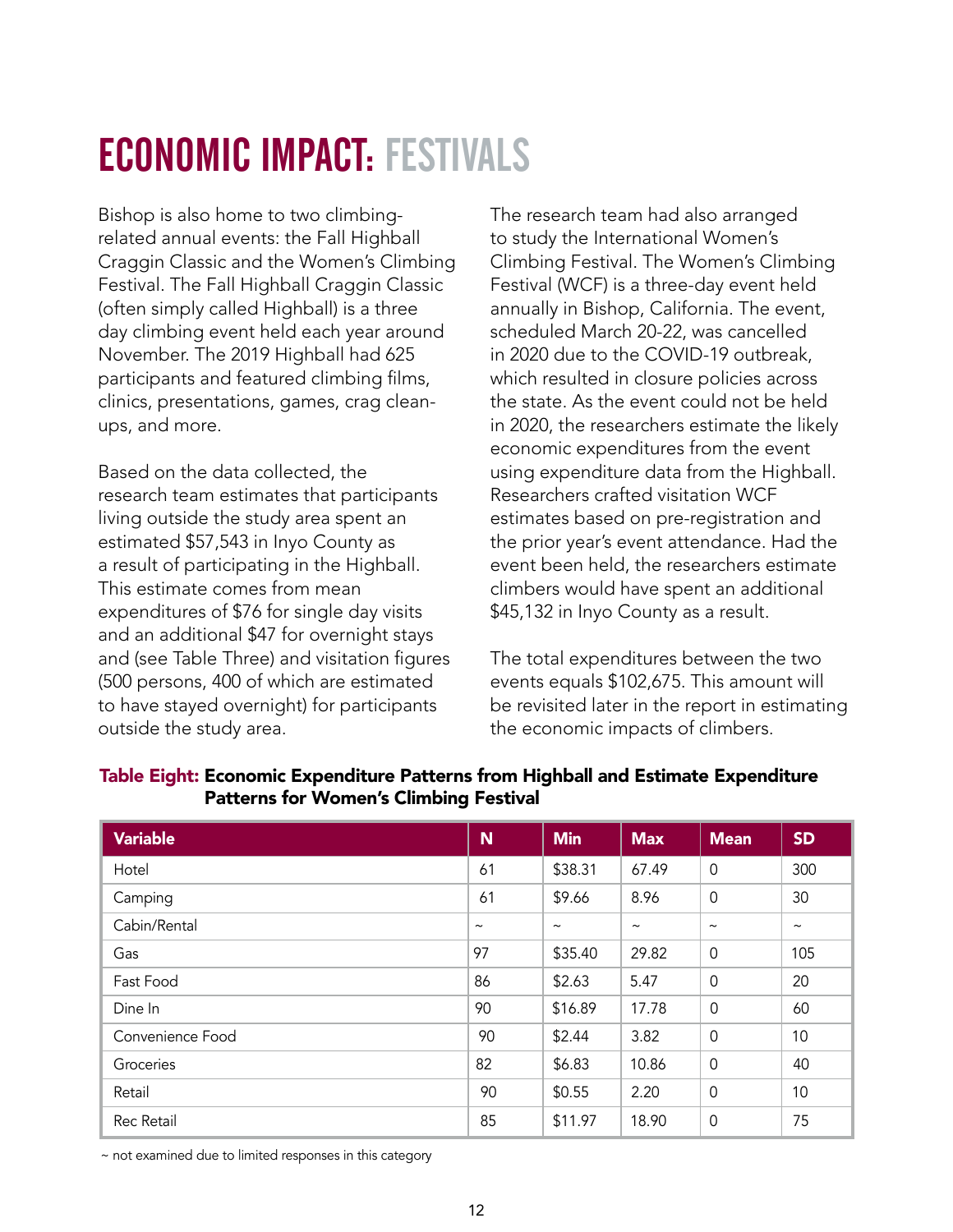### ECONOMIC IMPACT: TERMINOLOGY

In the coming pages, the research team employs IMPLAN, a leading economic impact estimator, to create economic impact estimates for what climbers contribute to Bishop/Inyo County's economy in a typical year. IMPLAN (or Impacts for Planning) uses input-output modeling to establish economic impact by exploring what happens when climbers spend money in specific sectors (such as food, lodging, and retail). The analysis follows approaches used in prior peer-reviewed research and Forest Service studies.

Several steps have already been taken to ensure the resulting economic impact results are conservative. Recall that cases with disproportionately long stays or large group sizes (greater than eight) have been excluded and instances of unusually high expenditures have been listed as missing data. This process continues in modelling the resulting expenditures in IMPLAN. For example, local purchasing percentages are set at 100% which is appropriate for this kind of study. This means that the researchers expect the sales and employment involved in this study are occurring inside Inyo County. Retail purchases are also margined to give a more nuanced perspective on their impact. This prevents overestimating how much of these purchases remain inside the analysis. Additionally, as retail expenditures can be used outside the area where they are purchased, only 1/5 of the average retail and recreation retail expenditures are actually included in the economic impact estimates.

In the following paragraphs, the researchers use three terms to describe economic

impact: *direct effect, indirect effect, and induced effect*. Direct effect is the economic result created by the money spent as a result of visitors being present in the study area. This direct effect can generate further change in the local economy via indirect and induced effects. Indirect effect is economic activity created when local businesses purchase goods and services from other local industries as a result of the direct effect. For example, indirect effect could include a local restaurant buying vegetables to create future meals for sale. Finally, induced effect is the estimated expenditures by local households and employees as a result of the initial direct impact. For example, a local restaurant employee may choose to spend his/her wages at another local business, creating additional rounds of local economic activity.

compensation, and taxes. Finally, **output** These three terms can also be further divided by their *employment impact* in the region, *value added* to the local economy, and *output*. Labor income impact is measured by the estimated labor income (for employees and proprietors) created by the economic activity in the region. Labor income impact is a conservative estimate of economic impact and is the approach highlighted in this report. Value added indicates the true economic wealth added to the local economy after subtracting the cost of inputs needed to conduct everyday business. Value added includes expenditures in profit, employment is value added plus total revenues and sales from economic activity.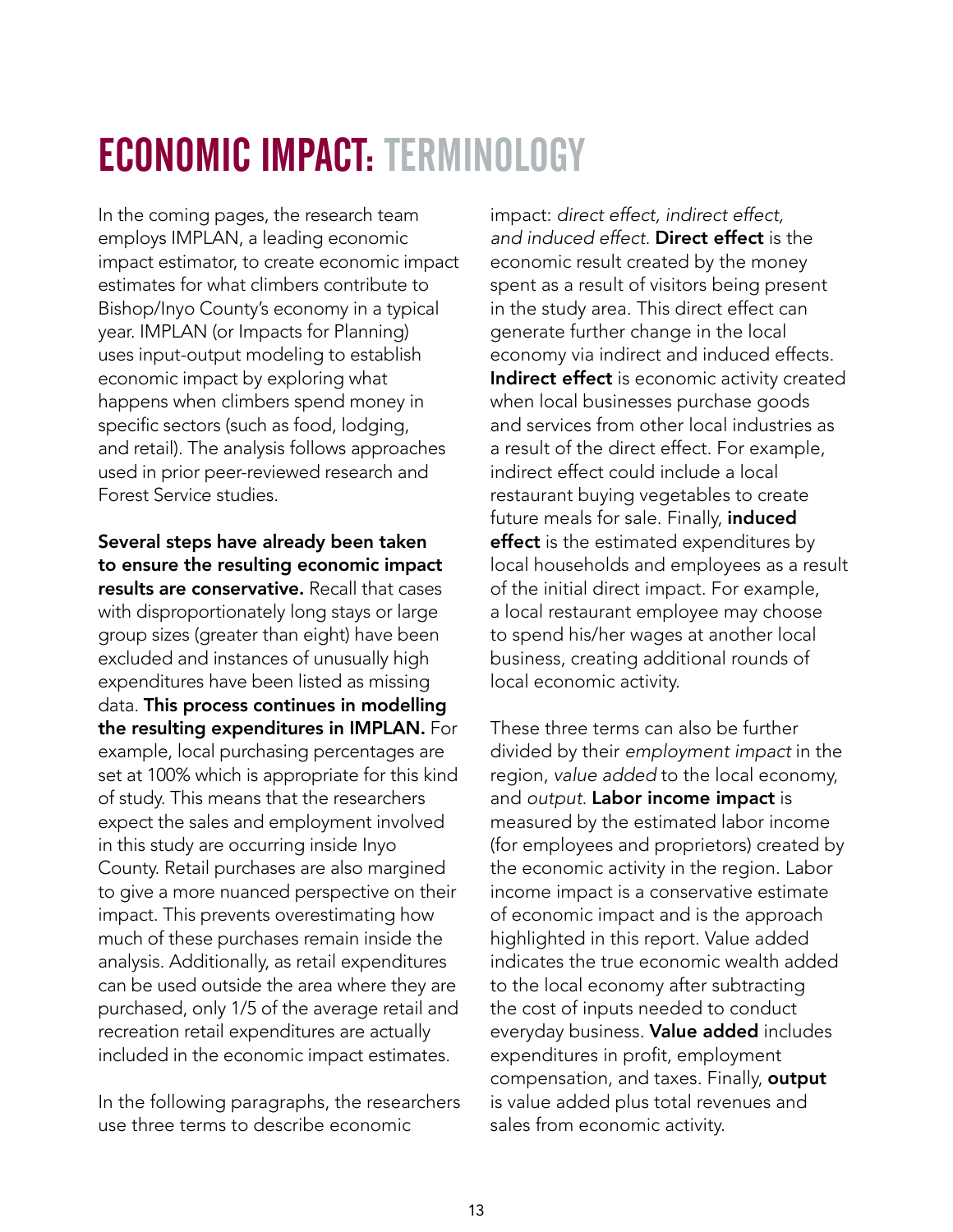## ECONOMIC IMPACT: ANNUAL ESTIMATES

The below estimates examine climber visits to Bishop/Inyo County by climbers living outside of Bishop and Inyo County and the impacts of their annual expenditures. Again note these results exclude persons who would be living inside Bishop and/or Inyo County as local resident expenditures are not considered new expenditures inside a study area as they already exist inside the economy. Recall mean expenditures for both per visit and festival expenditures are outlined in Tables Seven and Eight.

Based on the results of the study, the researchers estimate that climbers visiting Bishop/ Inyo County to climb spend \$15.6 million dollars annually in Bishop and Inyo **County.** This estimate comes from \$4 million in lodging and \$11.5 million in food/gas/retail expenditures during a typical climbing season plus \$102,675 in festival expenditures.

Table Nine highlights what occurs when these funds were spent inside the study area. Focusing on labor income (the most conservative measure of economic impact of the three listed), **climbing generates an** estimated \$5.1 million dollars in labor income inside Bishop and Inyo County.

Climbing expenditures also support jobs in the study area. Note that IMPLAN reports jobs related to economic expenditures in portions of jobs rather than whole jobs. The idea is that few jobs would be entirely dedicated to climbers as clientele. Likewise, jobs estimated can include a mix of part and full-time jobs, as well as proprietors. With these explanations in mind, the researchers estimate that climbing expenditures support around 127 jobs in Bishop and Inyo County.

#### Table Nine: Economic Impact Summary

| <b>Impact Type</b>  | <b>Employment</b> | <b>Labor Income</b> | <b>Value Added</b> | Output       |
|---------------------|-------------------|---------------------|--------------------|--------------|
| Direct              | 107.7             | \$4,278,402         | \$6,169,534        | \$9,703,997  |
| Indirect            | 9.0               | \$399,194           | \$608,960          | \$1,262,783  |
| Induced             | 10.8              | \$456,561           | \$1,088,027        | \$1,755,737  |
| <b>Total Effect</b> | 127.5             | \$5,134,156         | \$7,866,521        | \$12,722,517 |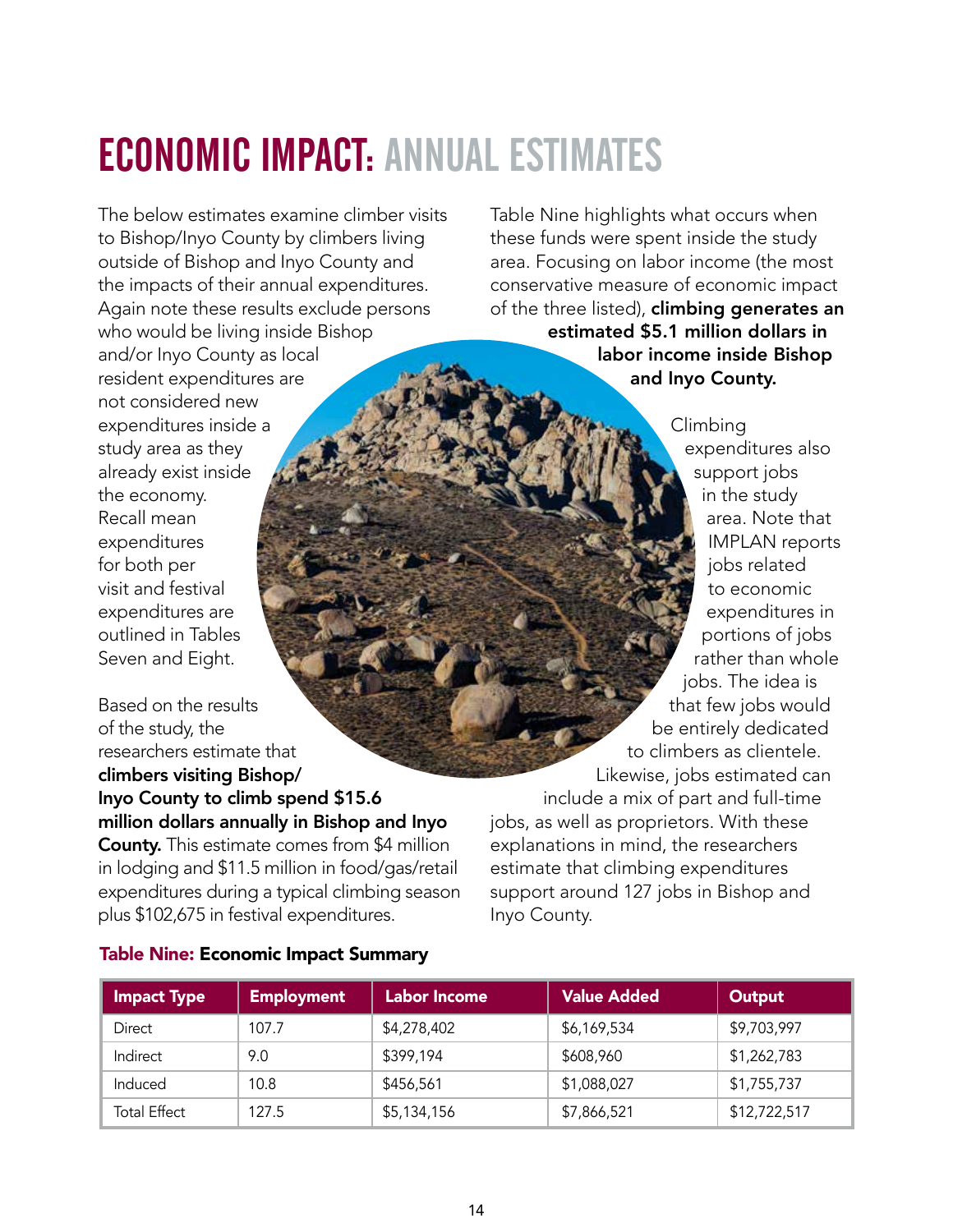Table Ten explores what kinds of jobs are supported as a result of climbers' expenditures in Bishop and Inyo County. Recall again that these jobs represent portions of jobs, not necessarily whole jobs as explained on the previous page.

Climber expenditures in the study area notably support the presence of jobs in full-service jobs (including wait staff and kitchen work), hotels and motels (such

as cleaning, desk staff, and attendants), other accommodations (including campgrounds and rental cabin/houses), grocery stores, fast food restaurants, gas stations, and sporting goods stores.

Climber expenditures also produce taxes at the local, state, and federal level. In all, climbers estimated expenditures supported \$1,058,482 in local/state taxes and \$1,106,578 in Federal taxes.

| <b>Employment Sector Type</b>   | <b>Jobs Supported</b> | <b>Labor Income in Sector</b> |
|---------------------------------|-----------------------|-------------------------------|
| Full-service restaurants        | 41.4                  | \$1,253,735                   |
| Hotels and motels               | 26.0                  | \$1,047,505                   |
| Other accommodations            | 16.8                  | \$734,195                     |
| Retail-food and beverage stores | 11.2                  | \$492,819                     |
| Limited-service restaurants     | 7.3                   | \$239,732                     |
| Retail-gasoline stores          | 5.9                   | \$547,807                     |
| Retail-sporting goods           | 2.0                   | \$70,760                      |

#### Table Ten: Labor Income Generated

#### Table Eleven: Annual Estimated Taxation Generated

| <b>Tax Type</b>               | <b>State/Local Amount</b> | <b>Federal Amount</b> |
|-------------------------------|---------------------------|-----------------------|
| <b>Employee Compensation</b>  | \$19,738                  | \$436,893             |
| Proprietor Income             | \$0                       | \$61,839              |
| Tax on Production and Imports | \$809,573                 | \$156,944             |
| Households                    | \$210,511                 | \$418,227             |
| Corporations                  | \$18,660                  | \$32,675              |
| <b>Totals</b>                 | \$1,058,482               | \$1,106,578           |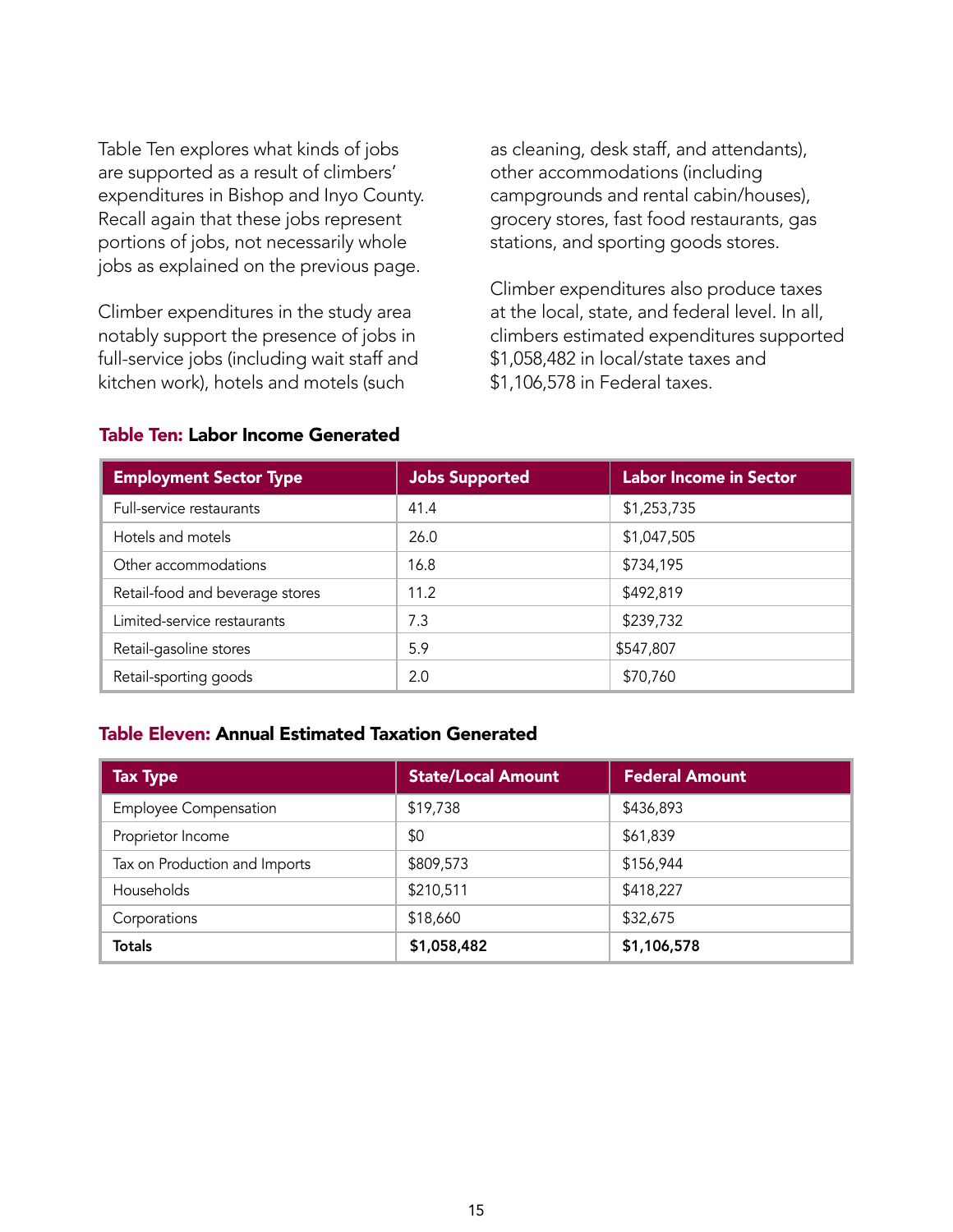## EXPENDITURE PATTERNS BEYOND STUDY AREA

Table Twelve summarizes expenditure patterns outside of Inyo County but still inside California. These include expenditures travelling to and from Bishop as a result of the trip. Note these expenditures are not modeled as economic impacts in this study as they occur outside the area being studied. Nonetheless, they are an important and relevant example of outdoor recreation expenditures related to climbing.

**Lodging:** This study finds that lodging for climbers is almost universally located inside Bishop. Climbers rarely reported staying outside of Inyo County as a result of their trip. This means that an important component of climbing expenditures is centered inside Inyo.

**Travel:** Gasoline is an important part of travelling from regional airports and surrounding regions to Bishop and typically represents the greatest expenditure for

climbers outside the area being studied. In this case, climbers spent an average of \$37 on gasoline as result of travelling to and from Bishop. Note these are also in addition to gasoline expenditures purchased in Inyo County as described in the Table Seven.

**Food:** Climbers spent fairly small amounts on food while travelling to Bishop. For example, climbers spent (on average) around \$7 on dine-in restaurants and around \$2 on fast food or gas station / convenience store food.

**Retail:** Retail purchases outside the specific area climbers are travelling are uncommon. In traveling to Bishop, climbers spent negligible amounts on general retail and recreation retail, but do sometimes stop for groceries, spending around \$12 in that category. This again notes that services are likely available inside Bishop or Inyo County in general that effectively suit these needs.

| <b>Variable</b>   | N   | <b>Min</b>     | <b>Max</b> | <b>Mean</b> | <b>SD</b> |
|-------------------|-----|----------------|------------|-------------|-----------|
| Hotel             | 179 | $\mathbf 0$    | 47.5       | ~50         | 3.56      |
| Camping           | 183 | $\mathbf 0$    | 40         | \$1.38      | 5.83      |
| Cabin/Rental      | 186 | $\mathbf 0$    | 13         | $~10^{-5}$  | 1.04      |
| Gas               | 190 | $\overline{0}$ | 500        | \$37.17     | 75.50     |
| Fast Food         | 187 | $\mathbf 0$    | 30         | \$1.74      | 5.34      |
| Dine In           | 188 | $\overline{0}$ | 100        | \$6.76      | 19.99     |
| Convenience Food  | 188 | $\mathbf 0$    | 30         | \$2.09      | 5.40      |
| Groceries         | 189 | $\overline{0}$ | 260        | \$12.05     | 36.56     |
| Retail            | 189 | $\mathbf 0$    | 20         | ~10         | 1.77      |
| <b>Rec Retail</b> | 182 | $\mathbf 0$    | 75         | \$1.16      | 7.80      |

#### Table Twelve: Economic Expenditure Patterns Outside Inyo County but still in California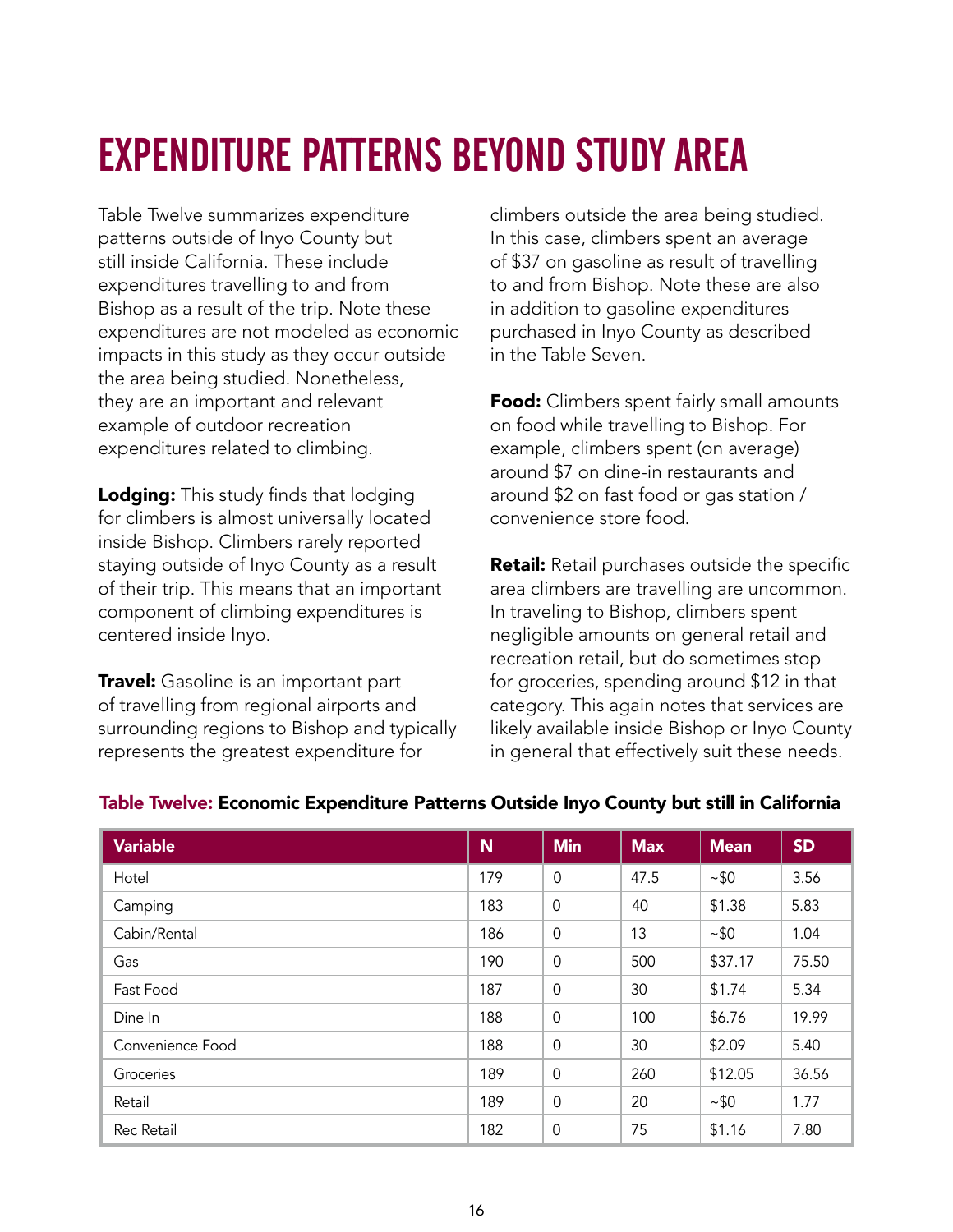### ESTIMATED IMPACTS OF COVID-19 ON VISITATION

Beginning in early March 2020, COVID-19 impacted access to public lands and shifted visitation patterns across the nation. COVID-19 and its subsequent pandemic has negatively impacted outdoor recreation economies across the nation by limiting access to outdoor recreation areas. These include policy-enforced public land closures (such as those by the National Park Service), state travel restrictions, city/county restrictions, self-imposed recreation closures on private land, and flight restrictions preventing travel into the United States. Additionally, outdoor recreation users may be adhering to personal decisions to self-quarantine and/or not travel during the pandemic, while others may be forced to stay home while recovering from COVID-19. In short, the impacts of the pandemic on outdoor recreation visitation are unclear and will be the subject of study often over the coming decade.

In the meantime, it is important to note how COVID-19 has impacted what a typical year of visitation would look like for climbing in Bishop and Inyo County. Starting on March 16 public lands inside Bishops climbing community closed due to the pandemic and would not reopen until June 15. Much of this closure occurred as Bishop's climbing season closed, meaning its impact was less extreme than it could have been in a different climate. Returning to the parking and visitor estimates used earlier in this study, the research team argues that this closure result in approximately 23,700 fewer visits, or around a quarter of annual visitation.

As recreation areas across the nation reopened over the summer, evidence from Bishop's parking counts indicate that climbers were still hesitant to return. Compared to the previous year's data, 2020 data indicate visitation was off approximately 40% for the remainder of the year. This accounted for a reduction of an estimated 33,300 visits from mid June through the end of the year.

When totaled, the researchers estimate that the pandemic resulted in a reduction of approximately 57,000 visits. This decreased visitation by nearly 65% to approximately 32,000.

This change in visitation negatively impacts typical climber expenditures. Based on these pandemic visitation patterns, climbers spent an estimated \$2.6 million less in lodging and \$7.4 million less in daily expenses like gas and restaurant visits. As a result, Bishop and Inyo County lost over \$10 million dollars in potential climber expenditures in 2020 as a result of the pandemic.

Even as the pandemic continues to impact the lives and wellbeing of persons across the globe, the nation is experiencing increases in vaccination against COVID-19 and ongoing behaviors such as mask-wearing which will eventually result in a return to more normal visitation patterns. All signs indicate that climbers will return in full force to Bishop and Inyo County as the pandemic subsides. There is also anecdotal evidence across the nation that, due to the pandemic, more Americans than ever before are interested in outdoor recreation. As such, it is very likely climbing visitations to Bishop will increase in the coming years. Future research can help verify this.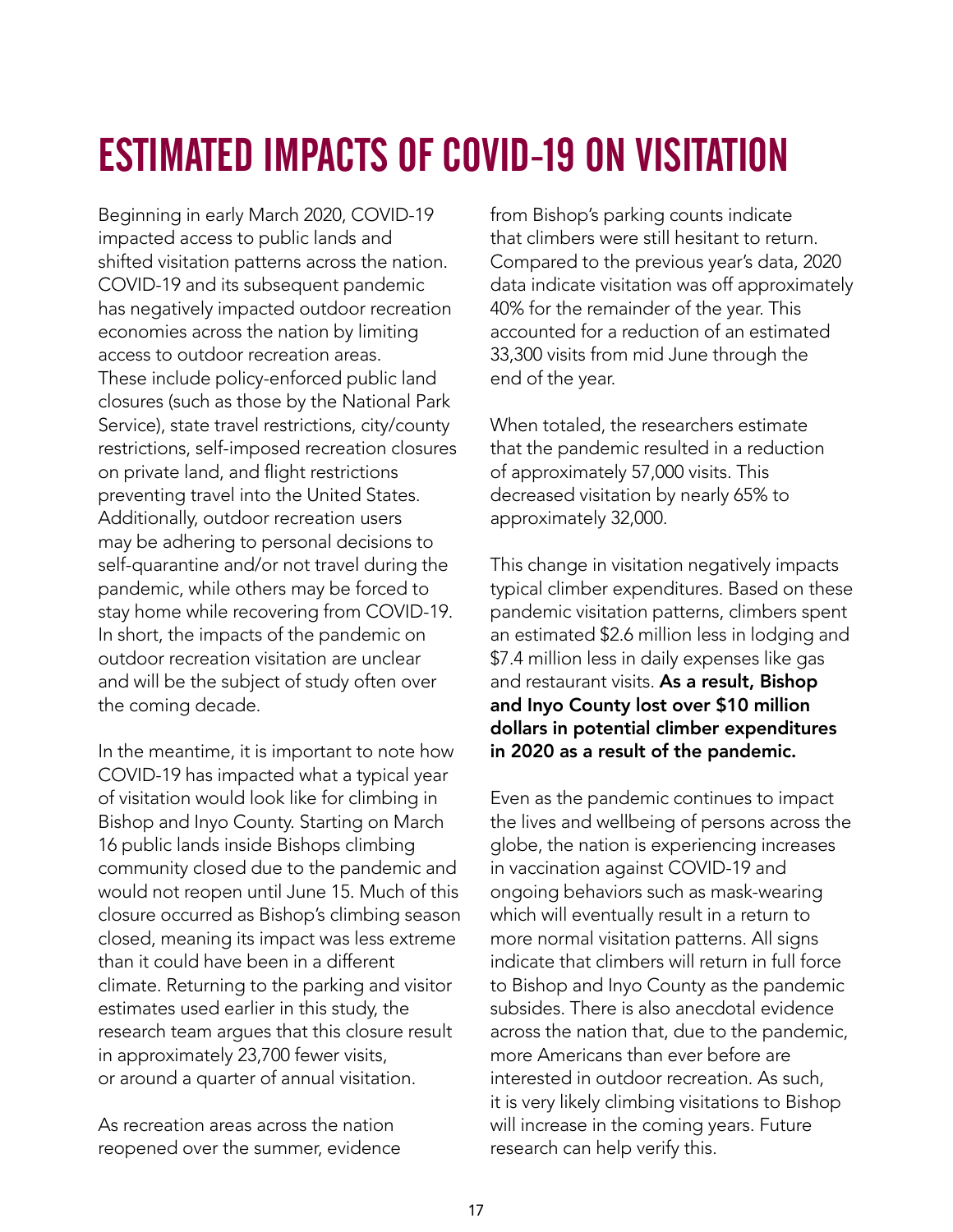## A NOTE ABOUT LOCAL RESIDENT EXPENDITURES

Readers have likely noticed that local residents (here, persons living inside Bishop or Inyo County) were not included in this study. Why is this the case? First, let's consider who is being studied: visitors. Visitors represent persons who are new contributors to the economy and do not live in the area being studied. Anytime they enter the area to spend funds, they create expenditures



that were not previously there. Now consider local residents, who are persons already living in the area being studied. Their expenditures, whether it is a mortgage payment, a trip to a retail store, or purchasing gasoline, are already considered to be part of the economy. This means that they would not be new expenditures, and by definition would not be a form of economic impact.

> Note that an estimated 7.5% of visits in this study are attributed solely to climbers living in the study area. It is useful to understand these often represent persons who have chosen to relocate specifically to Inyo County to be closer to climbing. Although an understudied phenomenon, anecdotal evidence from other studies from the lead authors (Dr. Maples and Dr. Bradley) collectively suggest that climbers are professionals who can often telecommute or relocate their jobs to other areas with some level of flexibility. These are also persons who are purchasing homes, starting businesses, and paying local, state, and federal taxes as part of being a resident in the area.

> Local residents occasionally feel left out of economic impact studies, and the researchers recognize this concern. Note that these persons are creating economic expenditures that are merely categorized in a different way than visitors and economic impact studies are, in no way, attempting to minimize the importance of local resident expenditures.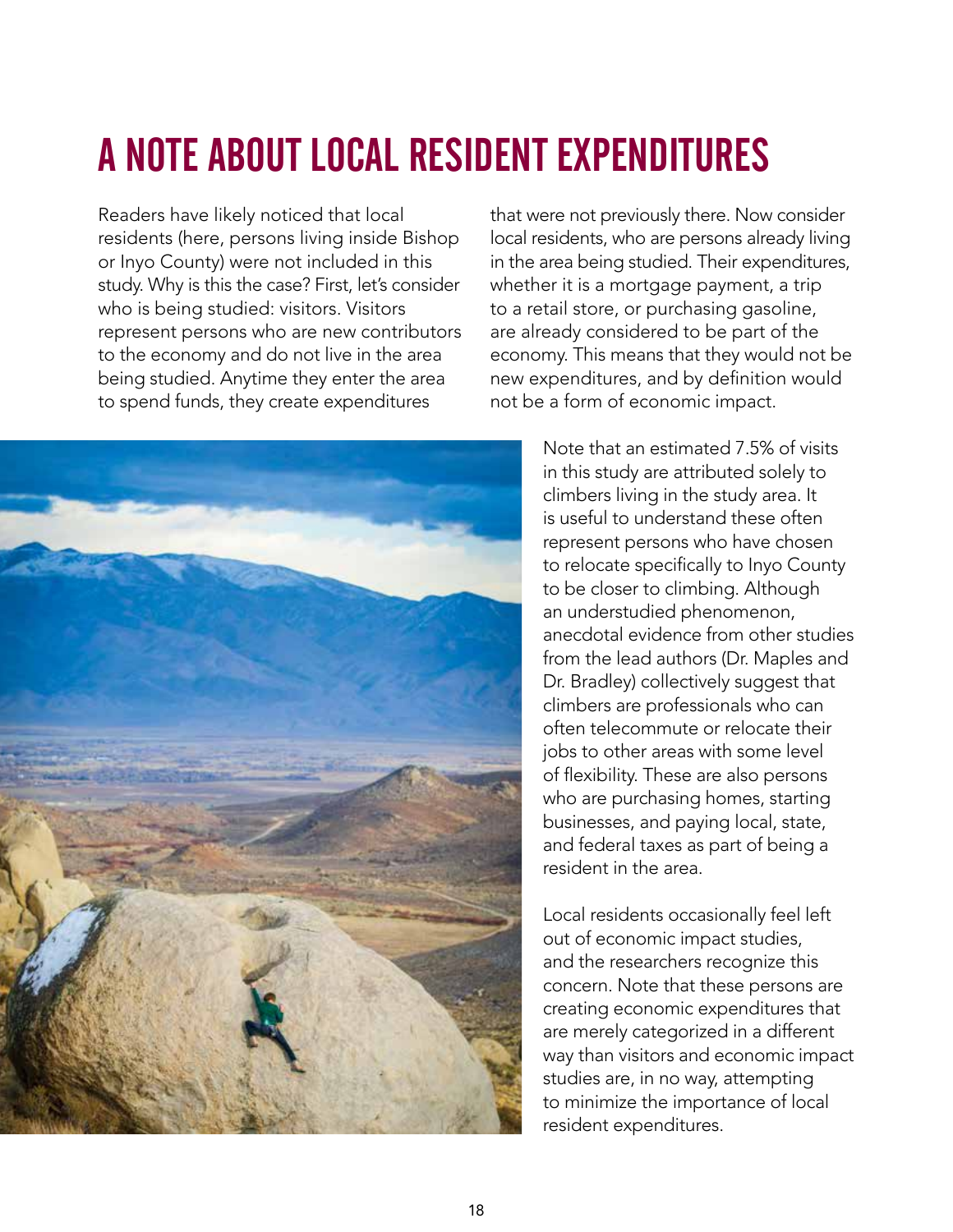## CLIMBER DEMOGRAPHICS

The final studies in this report describe the demographic variables of climbing visitors to Bishop based on the responses to the study survey. Table Thirteen begins in describing the sex, age, and business owner status, and later tables explore race, education, and personal annual income demographics. It is important to note that these tables represent the persons responding to the survey and should not be extrapolated as being representative of all Bishop area climbers. In the case of sex and being a business owner,

the variables are dichotomously coded, which means a one equals the presence of the trait being studied a zero equals the absence. The mean results can be interpreted as percentages.

On average, 32% of respondents identified as being female. The average respondent age was 30. Note that persons under the age of 18 did not qualify to participate in this study. In all, 14% of respondents indicate they are business owners.

#### Table Thirteen: Climber Demographics

| <b>Variable</b>                   | N   | <b>Min</b> | <b>Max</b> | <b>Mean</b> | <b>SD</b> |
|-----------------------------------|-----|------------|------------|-------------|-----------|
| Respondent Sex (1=Female, 0=Male) | 193 |            |            | 0.32        | 0.468     |
| Respondent age                    | 196 | 20         | 63         | 30.28       | 6.487     |
| Respondent is a business owner    | 190 |            |            | 0.14        | 0.350     |

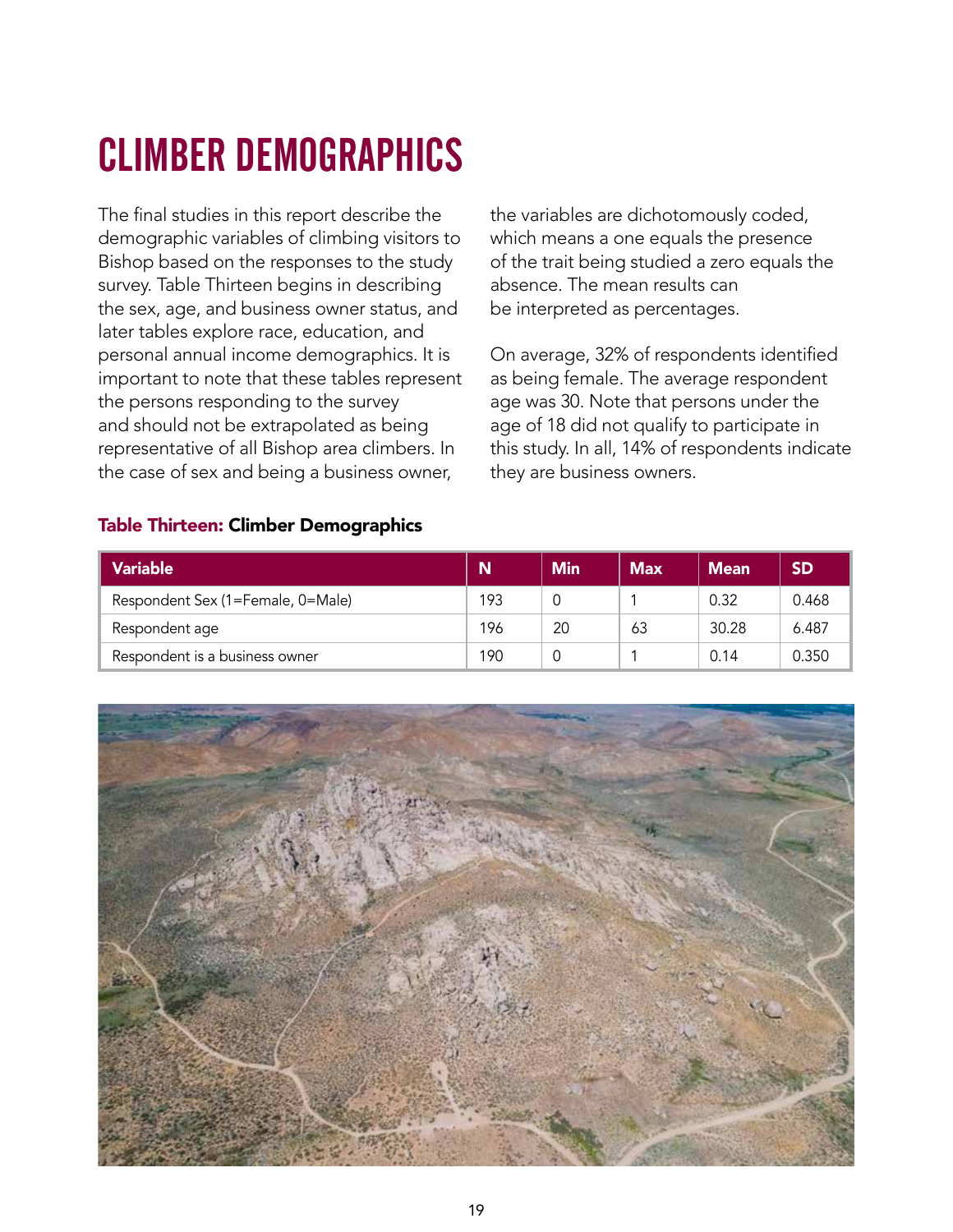Table Fourteen examines race among respondents. The majority (approximately 70%) of climbers surveyed identify as White. However, significant diversity exists in the racial and ethnic profile of climbers surveyed. For example, climbers identifying as Asian make up more than one-fifth (approximately 22%) of those surveyed. This notable portion of the population may be due to increased diversity in the Bishop, California region overall. In addition, climbers identifying as Native Hawaiian/Pacific Islander, Hispanic/Latino, and Middle Eastern/North African constitute more than ten percent (approximately 11%) of this climbing area's visitor demographics.

Table Fifteen examines educational attainment among respondents. The majority of climbers surveyed reported having obtained a Bachelor's degree (approximately 54%), which is on par with the educational attainment of climbers as a whole. In addition, more than fifteen percent (approximately 16%) of climbers surveyed reported having obtained a Master's degree, which could be reflective of increased leisure time associated with greater educational attainment. Surprisingly, none of the climbers surveyed reported having less than a high school diploma or GED. This could be attributed to the time, energy, and expenses associated with climbing.

Table Sixteen examines personal annual income among respondents. Approximately one-fifth of climbers surveyed reported an annual income greater than \$99,000 before taxes. Income was otherwise generally even across all brackets, with the greatest (approximately 28%) number reporting between \$40,000-\$74,999 in annual income. This is consistent with respondents' education levels: people with college degrees typically earn annual incomes within this range.

| <b>Race Category</b>             | Percentage |
|----------------------------------|------------|
| American Indian/Native Alaskan   | 1.01       |
| Asian                            | 21.72      |
| Black/African American           | 1.01       |
| Native Hawaiian/Pacific Islander | 3.03       |
| Hispanic/Latino                  | 6.06       |
| Middle Eastern/North African     | 2.02       |
| White                            | 70.02      |
| Another race not listed          | 2.53       |

#### Table Fourteen: Respondent Racial Background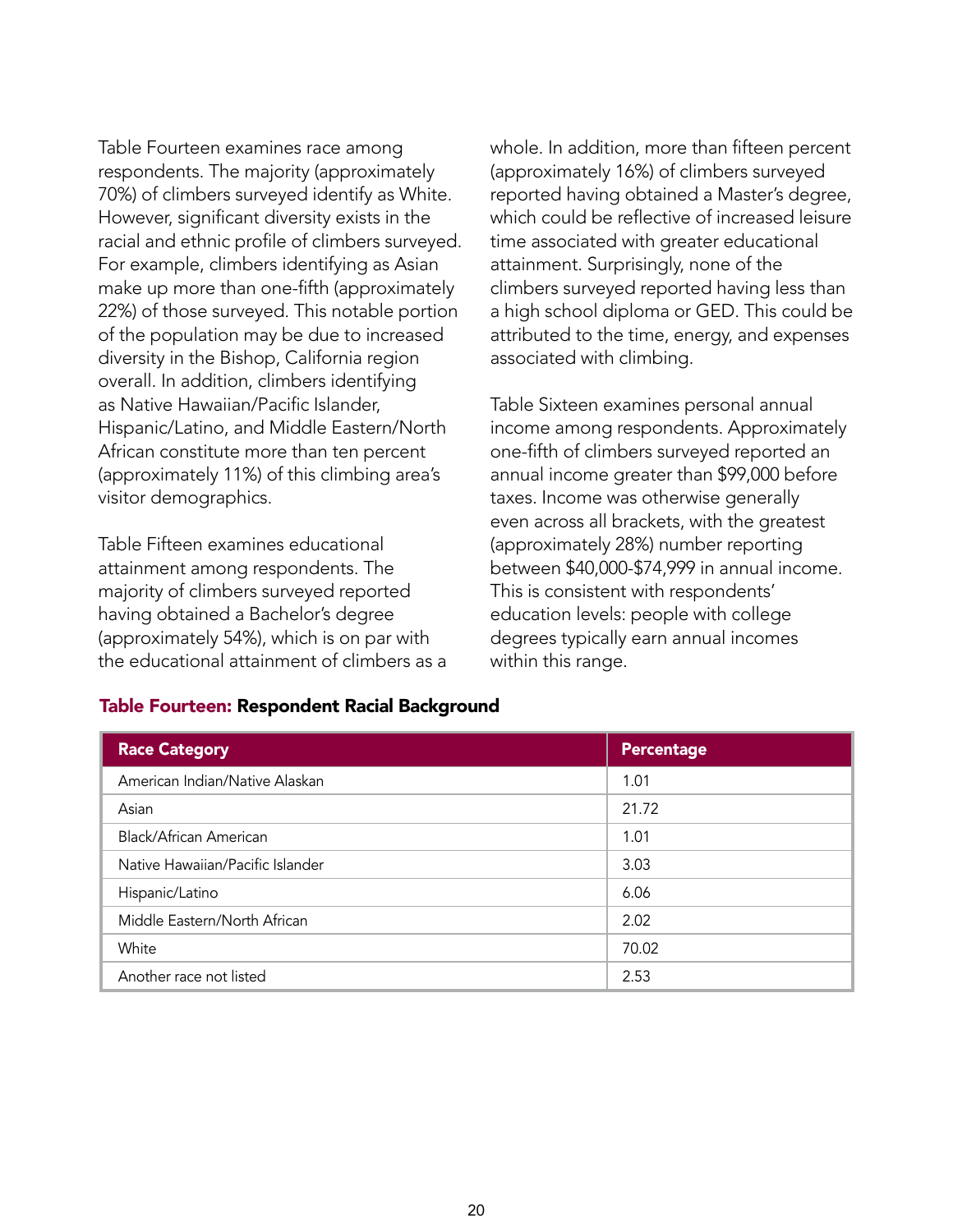### Table Fifteen: Respondent Educational Attainment

| <b>Education Category</b>                       | Percentage |
|-------------------------------------------------|------------|
| Less than a high school degree or GED           | 0.00       |
| High school degree/GED, no college              | 4.02       |
| Some college, no degree                         | 13.07      |
| Completed Associate or technical degree         | 4.02       |
| Completed Bachelor's degree                     | 54.27      |
| Completed Master's degree                       | 15.58      |
| Completed Doctorate or terminal academic degree | 9.05       |

### Table Sixteen: Respondent Personal Annual Income

| <b>Variable</b>       | Percentage |
|-----------------------|------------|
| \$0-\$19,999          | 14.07      |
| \$20,000-\$29,999     | 12.06      |
| \$30,000-\$39,999     | 10.05      |
| \$40,000-\$49,999     | 13.07      |
| \$50,000-\$74,999     | 14.57      |
| \$75,000-\$99,999     | 9.05       |
| Greater than \$99,999 | 19.60      |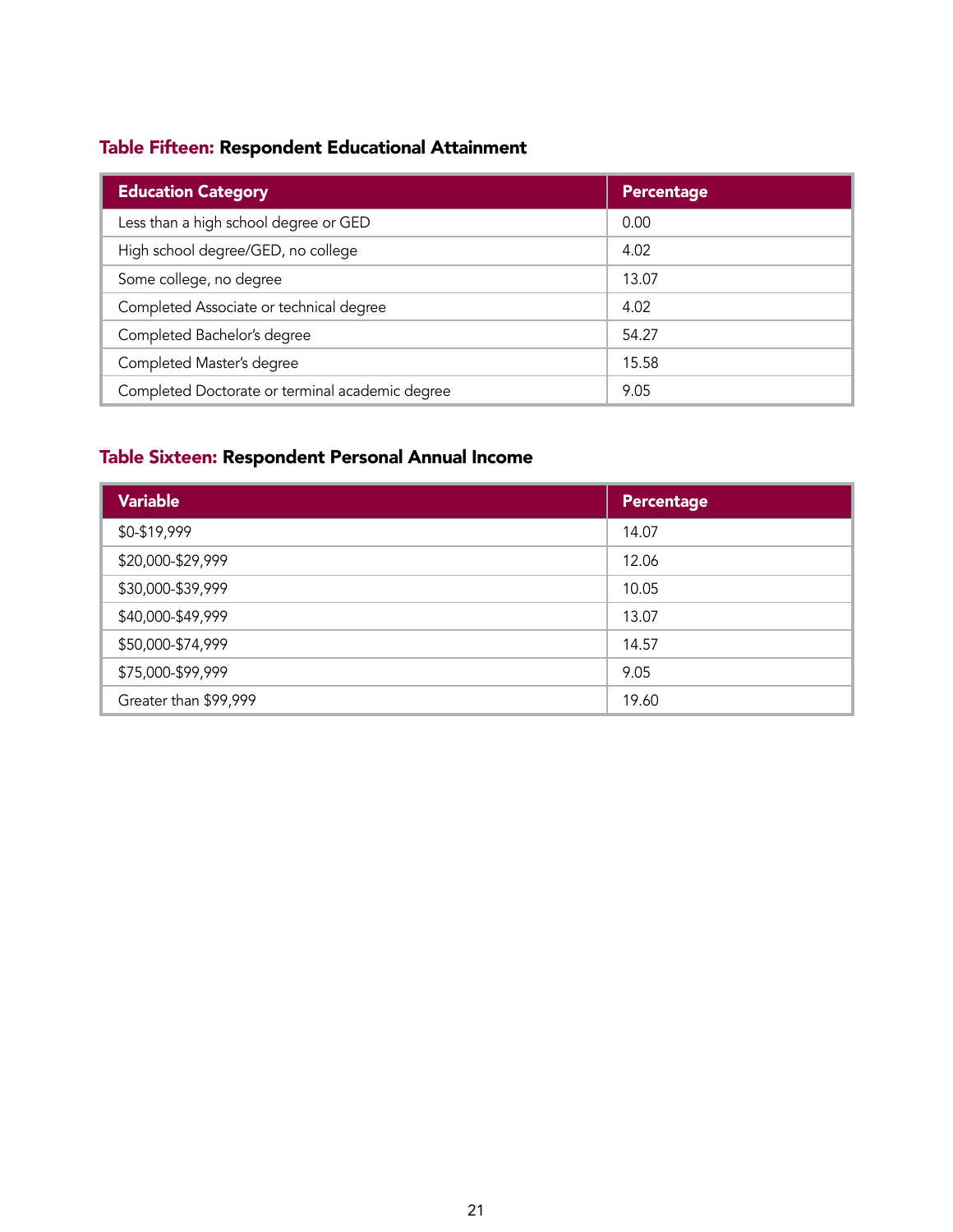### BISHOP REGION CLIMBING ECONOMIC CONTRIBUTION SURVEY

Thank you for agreeing to take this anonymous survey. In collaboration with the Bishop Area Climbers Coalition and Access Fund, Dr. James Maples and Dr. Michael Bradley are conducting a study examining your expenditures and experiences in the Bishop region. We value your participation.

#### First, we would like to know about you as a climber.

- 1 In approximately what year did you first go climbing? \_\_\_\_\_\_\_\_\_\_\_
- 2 In a typical year, how many days do you spend *bouldering* outdoors in Bishop?\_\_\_\_\_\_\_days
- 3 In a typical year, how many days do you spend sport climbing outdoors in Bishop?\_\_\_\_\_\_\_days
- 4 In a typical year, how many days do you spend climbing in a gym in any state? \_\_\_\_\_\_\_days
- 5 Which of the following describe your main climbing interests? Check all that apply.  $\square$  Trad climbing  $\square$  Sport climbing  $\square$  Bouldering  $\square$  Alpine climbing  $\square$  Mixed Climbing  $\Box$  Ice climbing  $\Box$  Gym climbing  $\Box$  Toprope only Other  $\Box$
- $\Box$  I don't sport climb  $\Box$  Toprope up to 5.8  $\Box$  5.9  $\Box$  5.10s 6 Which of the following categories best describes your climbing skill level in sport climbing?  $\Box$  5.11s  $\Box$  5.12s  $\Box$  5.13s  $\Box$  5.14s and above
- 7 Next, which of the following categories best describes your climbing skill level in bouldering?  $\Box$  I don't boulder  $\Box$  VB-V2  $\Box$  V3-V6  $\Box$  V7-V10  $\Box$  V11 and above
- 8 Have you signed the Access Fund Climbers' Pact?  $\Box$  Yes  $\Box$  No  $\Box$  I'm not sure.  $\square$  Prefer not to respond
- 9) Are you a certified Leave No Trace trainer?  $\Box$  Yes  $\Box$  No  $\Box$  I'm not sure.  $\Box$  Prefer not to respond

#### Next, please tell us more about your current trip to the Bishop region.

- 10 What is your home zip code? (If you are not a US resident, list your home country) \_\_\_\_\_\_\_\_\_\_\_\_\_\_
- 11 How many nights do you plan on staying in the Bishop region on this trip? \_\_\_\_\_\_\_\_\_ nights
- 12 Excluding yourself, how many others are you paying for on this trip? \_\_\_\_\_\_\_\_\_\_\_\_\_ people

#### Now, please tell us about your planned expenditures while in the Bishop Region.

Please list your expenditures for the entire duration of your current trip to the Bishop Region. This includes 13 all the money you have spent thus far as well as the money you *plan to spend* before your trip ends.

|                                             | Money spent in within<br>35 miles of Bishop | Money spent outside<br>Bishop but still in CA |
|---------------------------------------------|---------------------------------------------|-----------------------------------------------|
| Overnight lodging in campgrounds            | \$                                          | \$                                            |
| Overnight lodging in hotels/motels/lodges   | \$                                          | \$                                            |
| Overnight lodging in rental cabins/Air B&Bs | \$                                          | \$                                            |
| Gasoline purchases                          | \$                                          | \$                                            |
| Food and drink at fast-food restaurants     | \$                                          | \$                                            |
| Food and drink at dine-in restaurants/bars  | \$                                          | \$                                            |
| Food and drink at gas stations              | \$                                          | \$                                            |
| Food and drink at grocery stores            | \$                                          | \$                                            |
| Non-food retail purchases (like K Mart)     | \$                                          | \$                                            |
| Climbing gear and similar sport purchases   | \$                                          | \$                                            |

Please turn to the next (and last) page.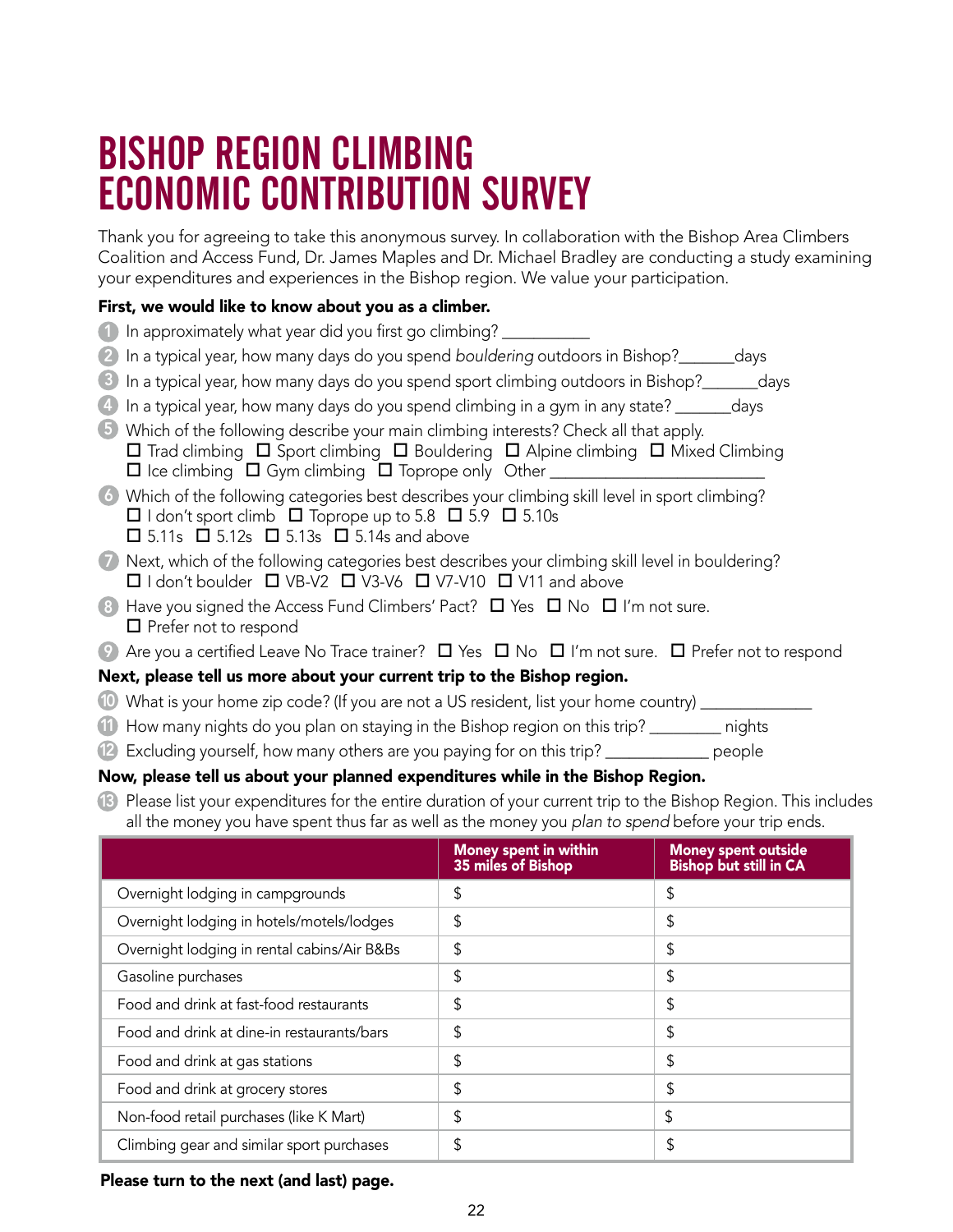#### Next, we would like to know more about your minimal impact knowledge.

14 For this section, let's pretend you are on a typical climbing trip at Bishop in an area without bathrooms or established camping. With this in mind, please read each statement below and tell us if the statement is appropriate behavior for climbing in Bishop.

|                                                                                                                                                                                                                                                                                                                                                                                                       | <b>Very</b><br>inappropriate | Somewhat<br>inappropriate | <b>Neither appropriate</b><br>nor inappropriate | <b>Somewhat</b><br>appropriate | <b>Very</b><br>appropriate |
|-------------------------------------------------------------------------------------------------------------------------------------------------------------------------------------------------------------------------------------------------------------------------------------------------------------------------------------------------------------------------------------------------------|------------------------------|---------------------------|-------------------------------------------------|--------------------------------|----------------------------|
| Carpooling to the climbing area<br>whenever possible.                                                                                                                                                                                                                                                                                                                                                 |                              |                           |                                                 |                                |                            |
| Using only designated trails in<br>and around climbing areas.                                                                                                                                                                                                                                                                                                                                         |                              |                           |                                                 |                                |                            |
| Minimizing the amount of chalk I use.                                                                                                                                                                                                                                                                                                                                                                 |                              |                           |                                                 |                                |                            |
| Taking small rocks home with me<br>as mementos.                                                                                                                                                                                                                                                                                                                                                       |                              |                           |                                                 |                                |                            |
| Making a campfire at the climbing<br>area to cook or keep warm.                                                                                                                                                                                                                                                                                                                                       |                              |                           |                                                 |                                |                            |
| Putting my crash pad and/or gear<br>on top of surrounding vegetation.                                                                                                                                                                                                                                                                                                                                 |                              |                           |                                                 |                                |                            |
| Leaving tic marks to help climbers<br>that are not in my group.                                                                                                                                                                                                                                                                                                                                       |                              |                           |                                                 |                                |                            |
| $\Box$ Horseback riding<br>Finally, we'd like to know more about you and your household.                                                                                                                                                                                                                                                                                                              | $\Box$ OHV use               |                           |                                                 |                                |                            |
| What is your sex? $\square$ Female $\square$ Male $\square$ Another sex $\square$ Do Not Record<br>(16)                                                                                                                                                                                                                                                                                               |                              |                           |                                                 |                                |                            |
| $\mathbf{T}$                                                                                                                                                                                                                                                                                                                                                                                          |                              |                           |                                                 |                                |                            |
| Which of the following best describes your race and/or ethnic background? (Check all that apply)<br>$\Box$ American Indian $\Box$ Asian $\Box$ Black/African American $\Box$ Native Hawaiian/Pacific Islander<br>$\Box$ Hispanic/Latino $\Box$ Middle Eastern/North African $\Box$ White $\Box$ Another race not listed $\Box$ Do not record                                                          |                              |                           |                                                 |                                |                            |
| (19)<br>Which category best describes your current highest educational level completed?<br>$\Box$ Less than high school degree or GED $\Box$ High school degree/ GED, no college<br>□ Some college, no degree □ Completed Associate or technical degree □ Completed Bachelor's degree<br>$\Box$ Completed Master's degree $\Box$ Completed Doctorate or terminal academic degree $\Box$ Do not record |                              |                           |                                                 |                                |                            |
| Which category best describes your personal annual income before taxes?<br>(20)<br>$\square$ \$0-\$19,999 $\square$ \$20,000-\$29,999 $\square$ \$30,000-\$39,999 $\square$ \$40,000-\$49,999 $\square$ \$50,000-\$74,999<br>$\Box$ \$75,000-\$99,999 $\Box$ Greater than \$99,999 $\Box$ Do not record                                                                                               |                              |                           |                                                 |                                |                            |
| Do you own your own business? $\Box$ Yes $\Box$ No $\Box$ I'm not sure. $\Box$ Prefer not to respond<br>(21)                                                                                                                                                                                                                                                                                          |                              |                           |                                                 |                                |                            |
| (22)<br>Would you like to join the BACC email list? If so, please fill out the following information.<br>Note your information will be kept separate from your responses.                                                                                                                                                                                                                             |                              |                           |                                                 |                                |                            |
|                                                                                                                                                                                                                                                                                                                                                                                                       |                              | $^{\textregistered}$      |                                                 |                                |                            |

Thank you for participating in this survey. Please return your completed survey to the data collector.